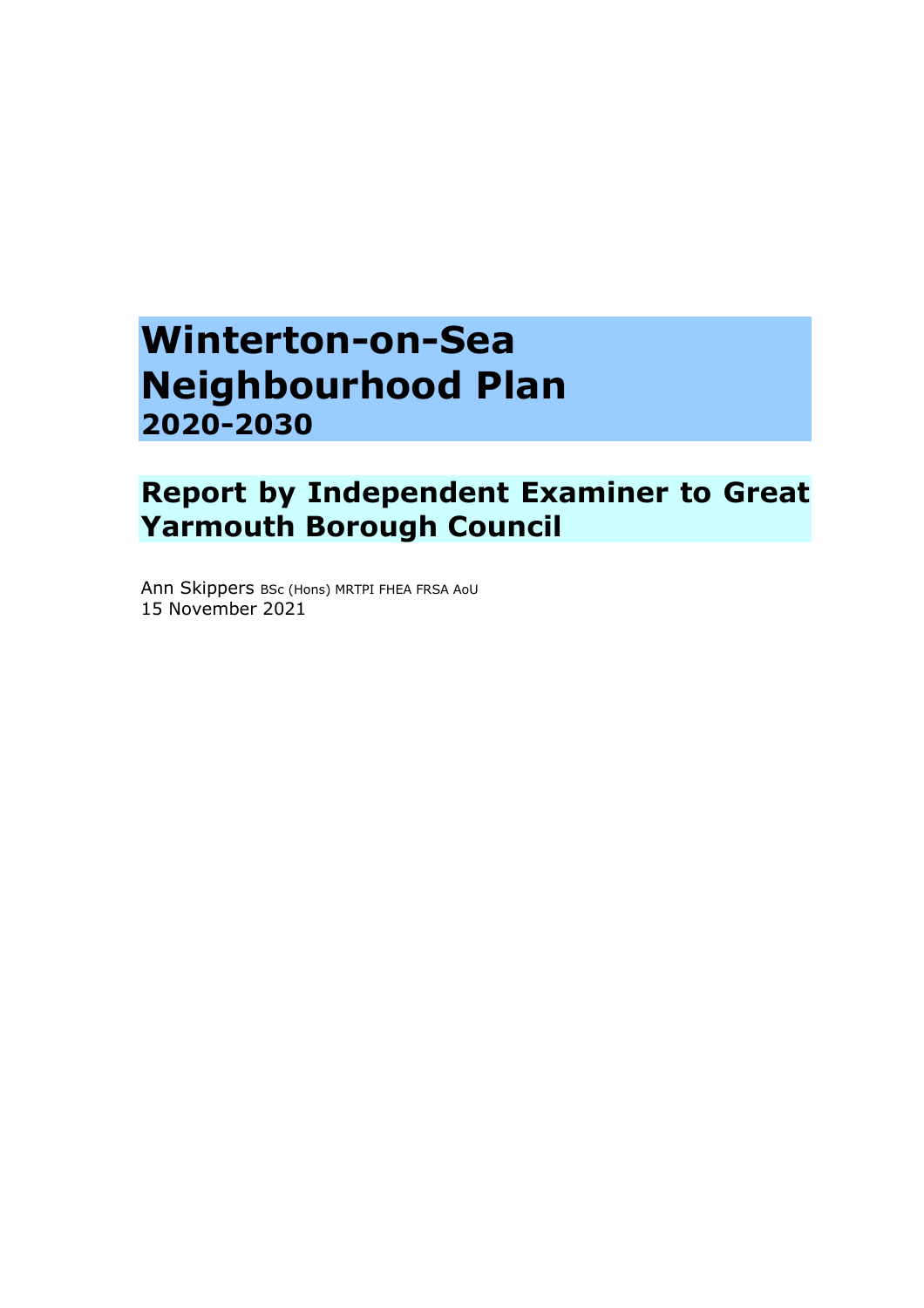## **Contents**

|     | <b>Summary</b>                                          | 3  |
|-----|---------------------------------------------------------|----|
| 1.0 | Introduction                                            | 4  |
| 2.0 | The role of the independent examiner                    | 4  |
| 3.0 | The examination process                                 | 6  |
| 4.0 | Neighbourhood plan preparation                          | 7  |
| 5.0 | Compliance with matters other than the basic conditions | 8  |
| 6.0 | The basic conditions                                    | 9  |
|     | National policy and advice                              | 9  |
|     | Sustainable development                                 | 10 |
|     | The development plan                                    | 11 |
|     | Retained European Union (EU) obligations                | 12 |
|     | European Convention on Human Rights (ECHR)              | 14 |
| 7.0 | Detailed comments on the Plan and its policies          | 15 |
|     | Introduction                                            | 15 |
|     | Neighbourhood Planning                                  | 15 |
|     | Vision and Objectives                                   | 15 |
|     | Housing (Policies HO1, HO2, HO3, HO4 and HO5)           | 16 |
|     | Environment (Policies E1, E2, E3 and E4)                | 24 |
|     | Community Assets (Policies CA1, CA2, CA3 and CA4)       | 29 |
|     | Traffic and Transport (Policies TR1, TR2 and TR3)       | 34 |
|     | <b>Community Policies</b>                               | 35 |
|     | Appendix 1: Character Appraisal                         | 36 |
| 8.0 | <b>Conclusions and recommendations</b>                  | 36 |
|     | <b>Appendix 1 List of key documents</b>                 | 37 |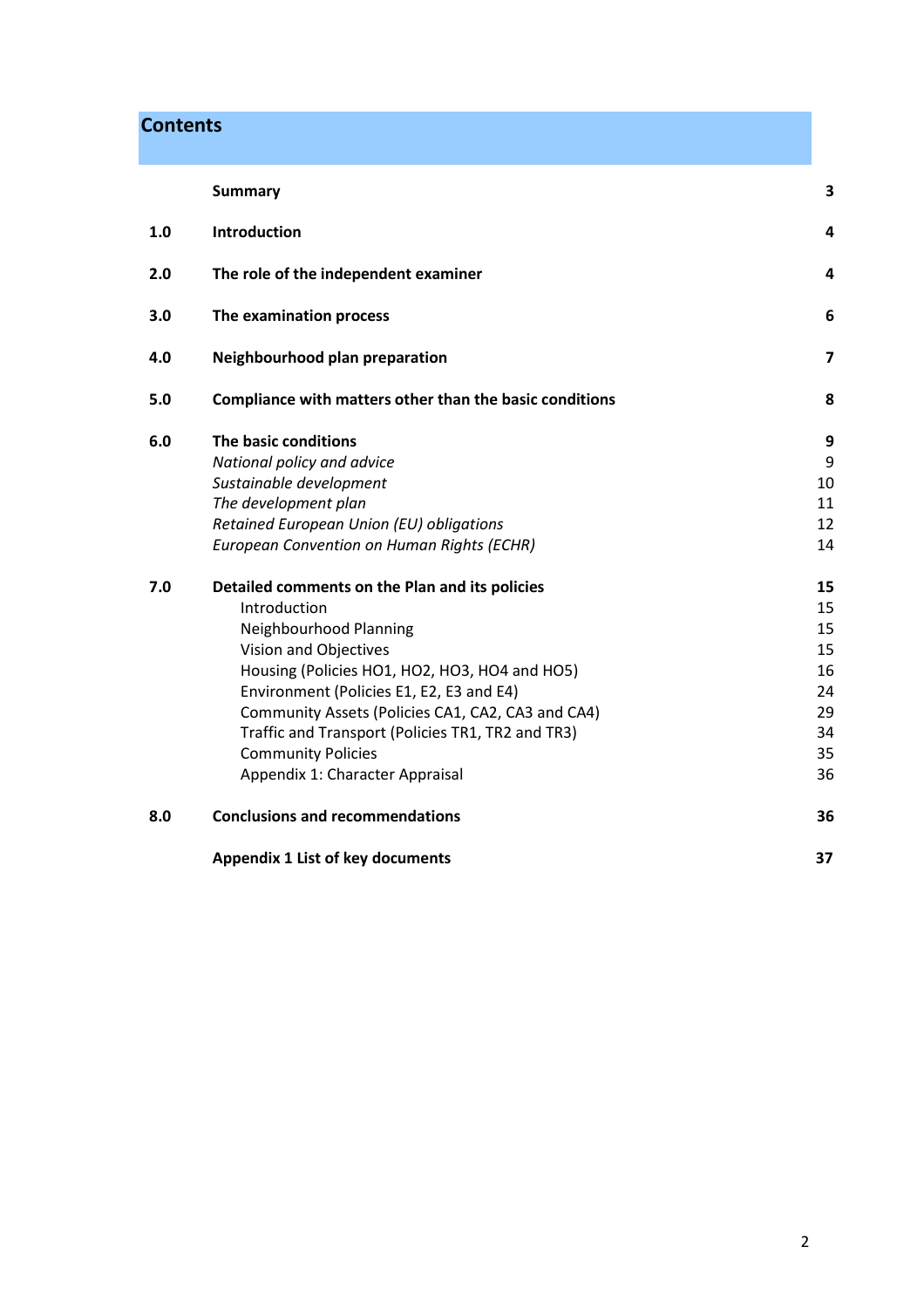#### **Summary**

I have been appointed as the independent examiner of the Winterton-on-Sea Neighbourhood Development Plan.

Winterton-on-Sea is a village on the east coast of Norfolk. The Plan area is valued by residents and visitors alike for the attractive village, the beach and its sand dunes. The older part of the village is closely knit with dense development and narrow lanes whilst newer development emanates out from the village centre. There is a Conservation Area and the Church dates back to the early  $13<sup>th</sup>$  century and is Grade I listed. Part of the Plan area falls within the Norfolk and Suffolk Broads and this part of the Plan area therefore falls under the jurisdiction of the Broads Authority. With a population of around 1,300, swelled by year round tourism, it supports a number of services and facilities including a primary school, pub and some shops.

The Plan is presented to a high standard and contains 16 policies covering a range of topics from design and Local Green Spaces to principal residence housing. There are no site allocations. All of the policies seek to add local detail to local planning authority level policies or cover issues which are particularly pertinent to the Parish, but may not be included in a local plan. The Plan is accompanied by an evidence base which is a good resource and all the supporting documents are clear and easy to read. The Plan is commendably ambitious in its outlook and in what it seeks to achieve.

It has been necessary to recommend some modifications. In the main these are intended to ensure the Plan is clear and precise and provides a practical framework for decision-making as required by national policy and guidance. These do not significantly or substantially alter the overall nature of the Plan.

Subject to those modifications, I have concluded that the Plan does meet the basic conditions and all the other requirements I am obliged to examine. I am therefore pleased to recommend to Great Yarmouth Borough Council that the Winterton-on-Sea Neighbourhood Development Plan can go forward to a referendum.

In considering whether the referendum area should be extended beyond the Neighbourhood Plan area I see no reason to alter or extend this area for the purpose of holding a referendum.

Ann Skippers MRTPI Ann Skippers Planning 15 November 2021

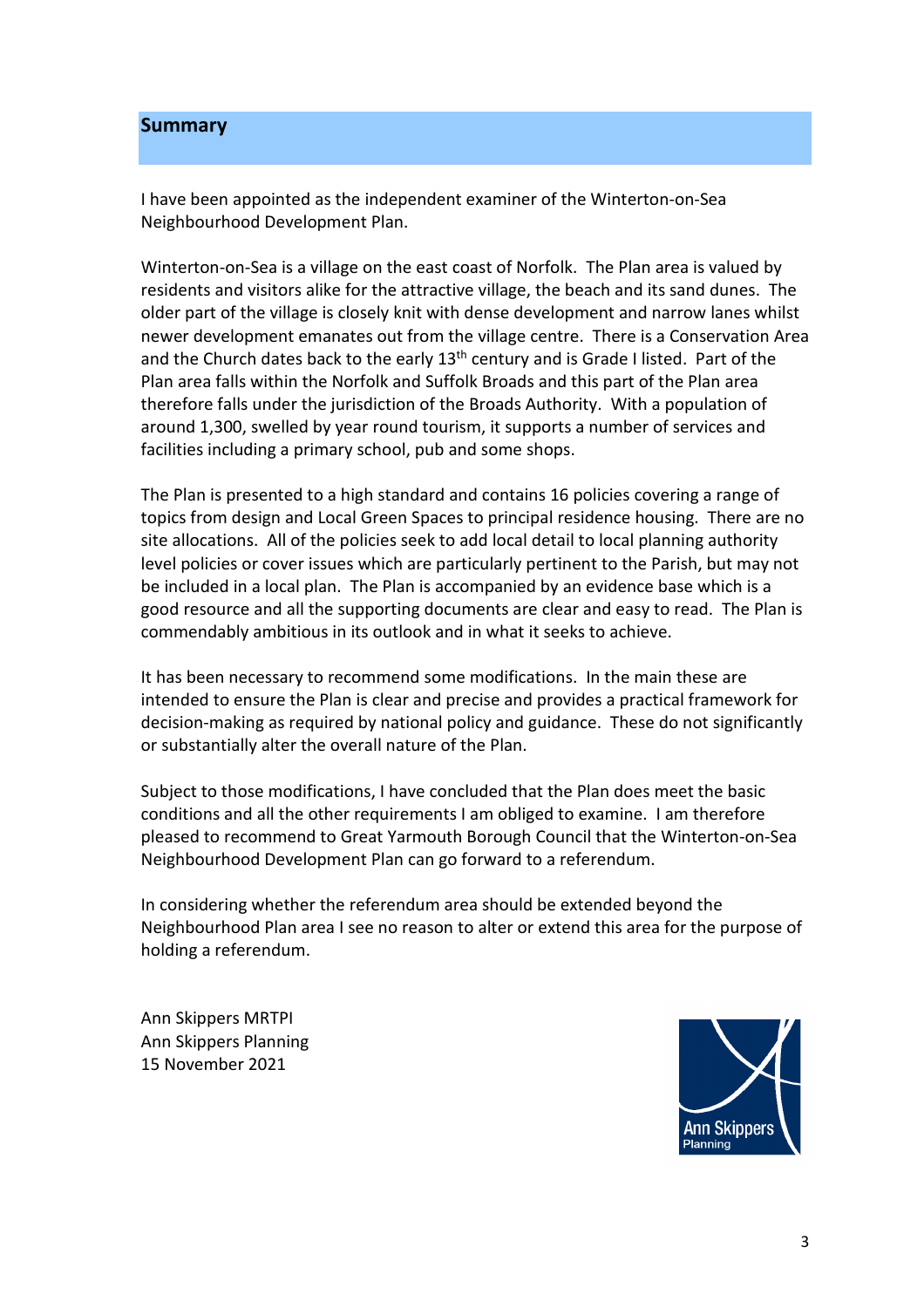## **1.0 Introduction**

This is the report of the independent examiner into the Winterton-on-Sea Neighbourhood Development Plan (the Plan).

The Localism Act 2011 provides a welcome opportunity for communities to shape the future of the places where they live and work and to deliver the sustainable development they need. One way of achieving this is through the production of a neighbourhood plan.

I have been appointed by Great Yarmouth Borough Council (GYBC) with the agreement of the Parish Council and the Broads Authority (BA), to undertake this independent examination. I have been appointed through the Neighbourhood Planning Independent Examiner Referral Service (NPIERS).

Part of the Plan area falls within the Norfolk and Suffolk Broads and falls under the jurisdiction of the BA. I have been instructed by Great Yarmouth Borough Council and therefore can only address my report to that authority as my client. However, all parties are aware that the BA plays an important role as the other authority responsible for progressing the Plan to its next stages.

I am independent of the qualifying body and the local authority. I have no interest in any land that may be affected by the Plan. I am a chartered town planner with over thirty years experience in planning and have worked in the public, private and academic sectors and am an experienced examiner of neighbourhood plans. I therefore have the appropriate qualifications and professional experience to carry out this independent examination.

## **2.0 The role of the independent examiner**

The examiner must assess whether a neighbourhood plan meets the basic conditions and other matters set out in paragraph 8 of Schedule 4B of the Town and Country Planning Act 1990 (as amended).

The basic conditions<sup>[1](#page-3-0)</sup> are:

- Having regard to national policies and advice contained in guidance issued by the Secretary of State, it is appropriate to make the neighbourhood plan
- **The making of the neighbourhood plan contributes to the achievement of** sustainable development
- The making of the neighbourhood plan is in general conformity with the strategic policies contained in the development plan for the area

<span id="page-3-0"></span><sup>1</sup> Set out in paragraph 8 (2) of Schedule 4B of the Town and Country Planning Act 1990 (as amended)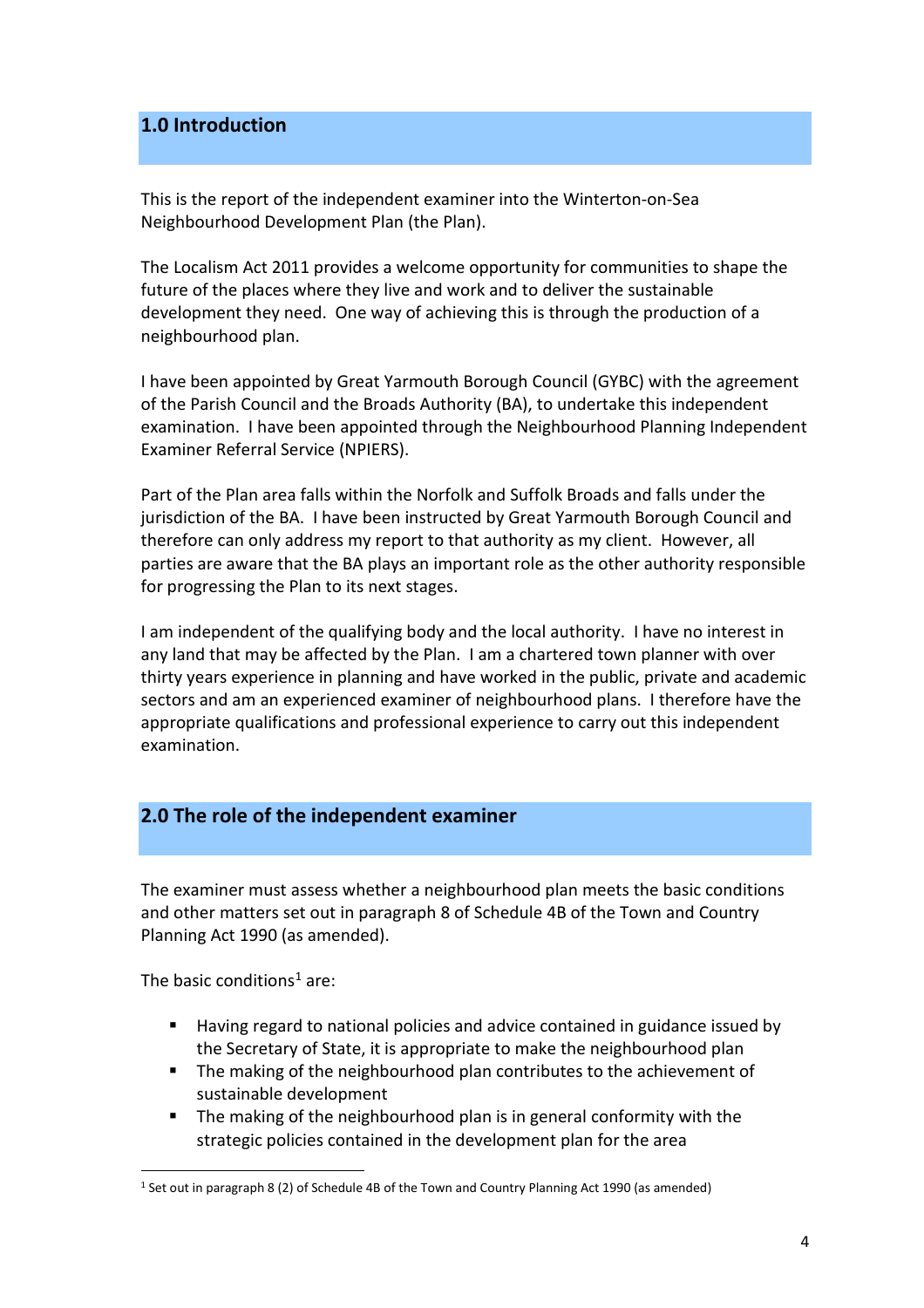- **The making of the neighbourhood plan does not breach, and is otherwise** compatible with, retained European Union (EU) obligations<sup>[2](#page-4-0)</sup>
- Prescribed conditions are met in relation to the neighbourhood plan and prescribed matters have been complied with in connection with the proposal for the neighbourhood plan.

Regulations 32 and 33 of the Neighbourhood Planning (General) Regulations 2012 (as amended) set out two additional basic conditions to those set out in primary legislation and referred to in the paragraph above. Only one is applicable to neighbourhood plans and was brought into effect on 28 December 2018. $3$  It states that:

 The making of the neighbourhood development plan does not breach the requirements of Chapter 8 of Part 6 of the Conservation of Habitats and Species Regulations 2017.

The examiner is also required to check<sup>[4](#page-4-2)</sup> whether the neighbourhood plan:

- Has been prepared and submitted for examination by a qualifying body
- Has been prepared for an area that has been properly designated for such plan preparation
- Meets the requirements to i) specify the period to which it has effect; ii) not include provision about excluded development; and iii) not relate to more than one neighbourhood area and that
- **If Luma** Its policies relate to the development and use of land for a designated neighbourhood area.

I must also consider whether the draft neighbourhood plan is compatible with Convention rights.<sup>5</sup>

The examiner must then make one of the following recommendations:

- The neighbourhood plan can proceed to a referendum on the basis it meets all the necessary legal requirements
- **The neighbourhood plan can proceed to a referendum subject to modifications** or
- **The neighbourhood plan should not proceed to a referendum on the basis it** does not meet the necessary legal requirements.

If the plan can proceed to a referendum with or without modifications, the examiner must also consider whether the referendum area should be extended beyond the neighbourhood plan area to which it relates.

<span id="page-4-0"></span><sup>2</sup> Substituted by the Environmental Assessments and Miscellaneous Planning (Amendment) (EU Exit) Regulations 2018/1232 which came into force on 31 December 2020

<span id="page-4-1"></span><sup>3</sup> Conservation of Habitats and Species and Planning (Various Amendments) (England and Wales) Regulations 2018

<span id="page-4-3"></span><span id="page-4-2"></span><sup>4</sup> Set out in sections 38A and 38B of the Planning and Compulsory Purchase Act 2004 as amended by the Localism Act <sup>5</sup> The combined effect of the Town and Country Planning Act Schedule 4B para 8(6) and para 10 (3)(b) and the Human Rights Act 1998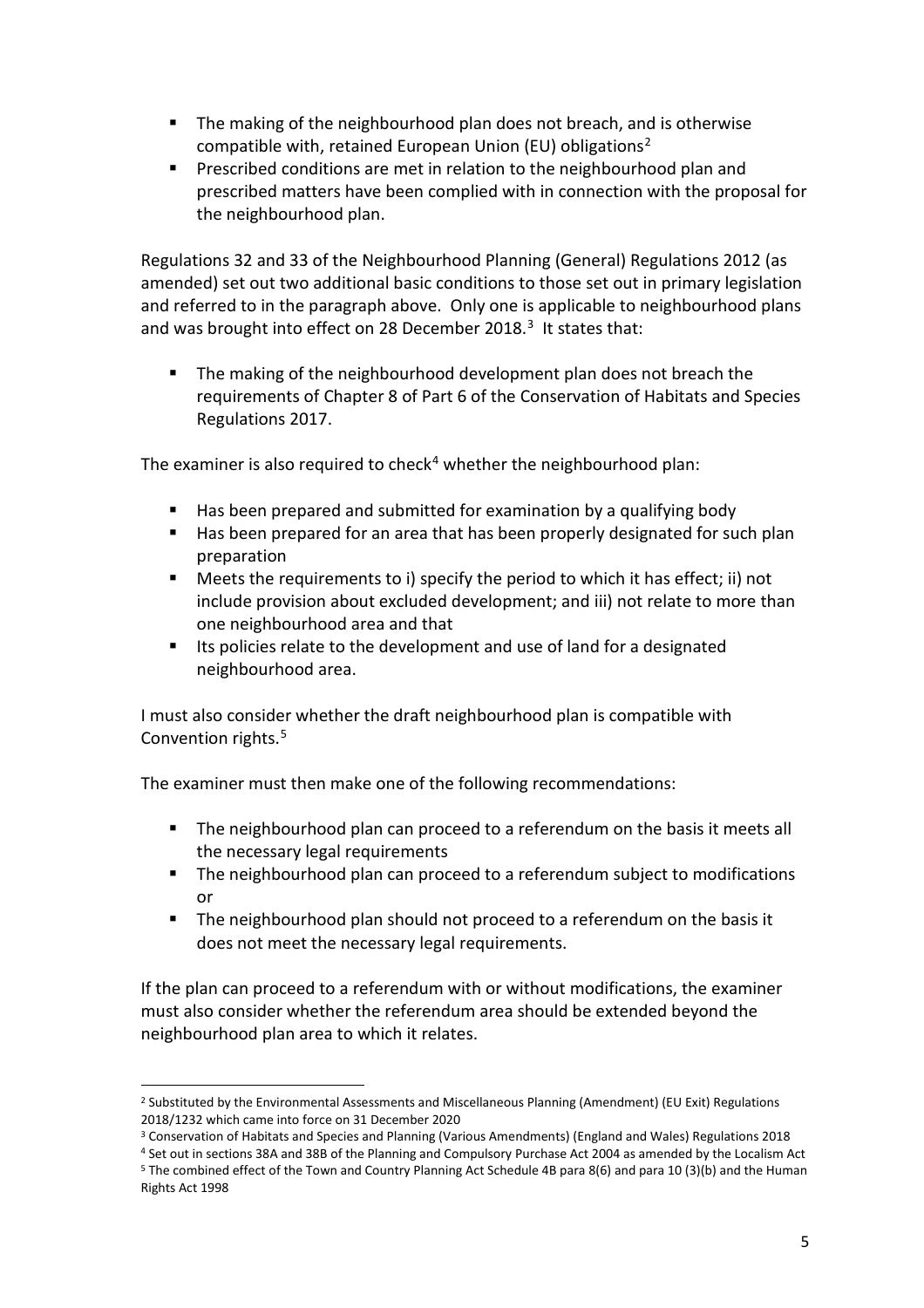If the plan goes forward to referendum and more than 50% of those voting vote in favour of the plan then it is made by the relevant local authorities, in this case GYBC and the BA. The plan then becomes part of the 'development plan' for the area and a statutory consideration in guiding future development and in the determination of planning applications within the plan area.

#### **3.0 The examination process**

I have set out my remit in the previous section. It is useful to bear in mind that the examiner's role is limited to testing whether or not the submitted neighbourhood plan meets the basic conditions and other matters set out in paragraph 8 of Schedule 4B to the Town and Country Planning Act 1990 (as amended).<sup>6</sup>

Planning Practice Guidance (PPG) confirms that the examiner is not testing the soundness of a neighbourhood plan or examining other material considerations.<sup>[7](#page-5-1)</sup> Often representations suggest amendments to policies or additional policies. Where I find that policies do meet the basic conditions, it is not necessary for me to consider if further amendments or additions are required.

 $PPG<sup>8</sup>$  $PPG<sup>8</sup>$  $PPG<sup>8</sup>$  explains that it is expected that the examination will not include a public hearing. Rather the examiner should reach a view by considering written representations. Where an examiner considers it necessary to ensure adequate examination of an issue or to ensure a person has a fair chance to put a case, then a hearing must be held.<sup>[9](#page-5-3)</sup>

After consideration of all the documentation, I decided that it was not necessary to hold a hearing.

In 2018, the Neighbourhood Planning Independent Examiner Referral Service (NPIERS) published guidance to service users and examiners. Amongst other matters, the guidance indicates that the qualifying body will normally be given an opportunity to comment upon any representations made by other parties at the Regulation 16 consultation stage should they wish to do so. There is no obligation for a qualifying body to make any comments; it is only if they wish to do so. The Parish Council did not make any comments.

The Government published a new National Planning Policy Framework (NPPF) in July 2021 shortly after the Regulation 16 stage had ended and before the examination had commenced. Given that the NPPF is a key document issued by the Secretary of State against which the Plan is examined, I suggested that a short period of consultation specifically on the newly published NPPF be held. This was to give all interested parties, GYBC, the BA and the Parish Council an opportunity to consider whether the new NPPF

 $6$  PPG para 055 ref id 41-055-20180222<br>
<sup>7</sup> Ibid

<span id="page-5-2"></span><span id="page-5-1"></span><span id="page-5-0"></span>

 $8$  Ibid para 056 ref id 41-056-20180222<br> $9$  Ibid

<span id="page-5-3"></span>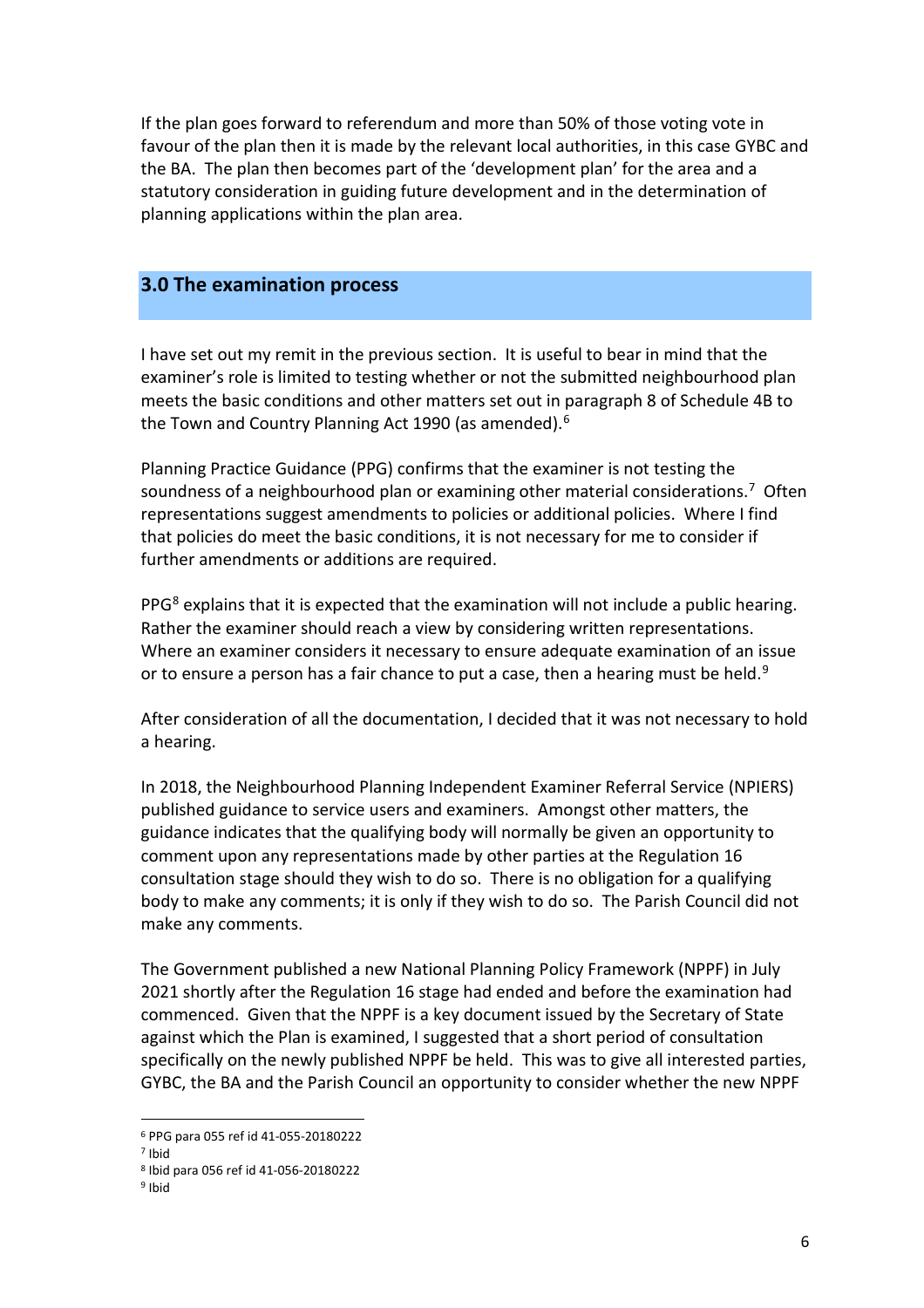had any implications for the Plan.

This stage of focused and additional consultation resulted in two representations. The Parish Council was also given an opportunity to comment on any representations received, but chose not to do so.

I am very grateful to everyone for ensuring that the examination has run so smoothly and in particular Nick Fountain at GYBC.

I made an unaccompanied site visit to familiarise myself with the Plan area on 4 November 2021.

Where modifications are recommended they appear in **bold text**. Where I have suggested specific changes to the wording of the policies or new wording these appear in *bold italics*.

As a result of some modifications consequential amendments may be required. These can include changing section headings, amending the contents page, renumbering paragraphs or pages, ensuring that supporting appendices and other documents align with the final version of the Plan and so on.

I regard these as primarily matters of final presentation and do not specifically refer to such modifications, but have an expectation that a common sense approach will be taken and any such necessary editing will be carried out and the Plan's presentation made consistent.

## **4.0 Neighbourhood plan preparation**

A Consultation Statement has been submitted. It meets the requirements of Regulation 15(2) of the Neighbourhood Planning (General) Regulations 2012.

Work began on the Plan in 2017 following a public meeting to discuss the development of a neighbourhood plan. A Steering Group was established in mid 2017 to lead preparation on the Plan.

An Issues and Options consultation was held with local residents and businesses in November 2018. This took the form of a paper and online survey distributed to all households. This was advertised in the Parish newsletter. An event was also held attended by 60 people.

A dedicated page was set up on the Parish Council website.

Pre-submission (Regulation 14) consultation took place between 19 March – 2 May 2020. This was extended to 16 May because of lockdown restrictions. GYBC then recommended a further six-week period of consultation which ran from 28 May – 9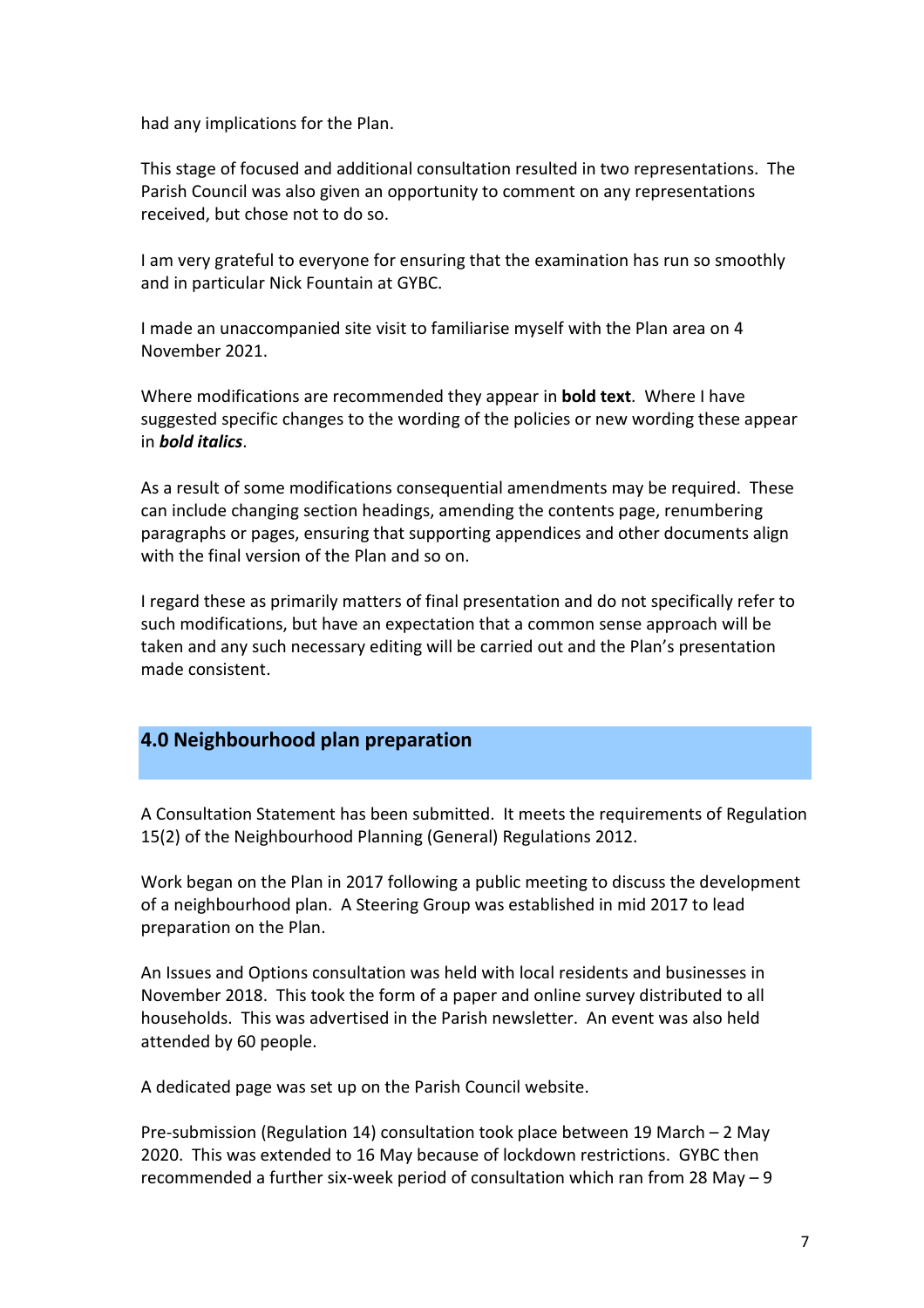July. Hard copies and online copies of the Plan were available during this period. It was advertised on the website, via posters around the village, an article in the village newsletter and on Facebook.

I consider that the consultation and engagement carried out is satisfactory.

Submission (Regulation 16) consultation was carried out between 21 May – 16 July 2021.

Just before the examination commenced, as explained earlier, the Government published a new NPPF. In order to give all interested parties, GYBC and the BA and the Parish Council an opportunity to consider whether this had any implications for the Plan, a further two-week period of consultation was carried out. This consultation ended on 21 September 2021.

A total of 10 representations were received. Whilst I make reference to some responses and not others, I have considered all of the representations and taken them into account in preparing my report.

## **5.0 Compliance with matters other than the basic conditions**

I now check the various matters set out in section 2.0 of this report.

#### **Qualifying body**

Winterton-on-Sea Parish Council is the qualifying body able to lead preparation of a neighbourhood plan. This requirement is satisfactorily met.

#### **Plan area**

The Plan area is coterminous with the administrative boundary for the Parish. GYBC and the BA approved the designation of the area on 18 August 2017. The Plan relates to this area and does not relate to more than one neighbourhood area and therefore complies with these requirements. The Plan area is shown on page 4 of the Plan.

#### **Plan period**

The Plan period is 2020 – 2030. This is clearly stated in the Plan itself and confirmed in the Basic Conditions Statement. This requirement is therefore satisfactorily met.

#### **Excluded development**

The Plan does not include policies that relate to any of the categories of excluded development and therefore meets this requirement. This is also helpfully confirmed in the Basic Conditions Statement.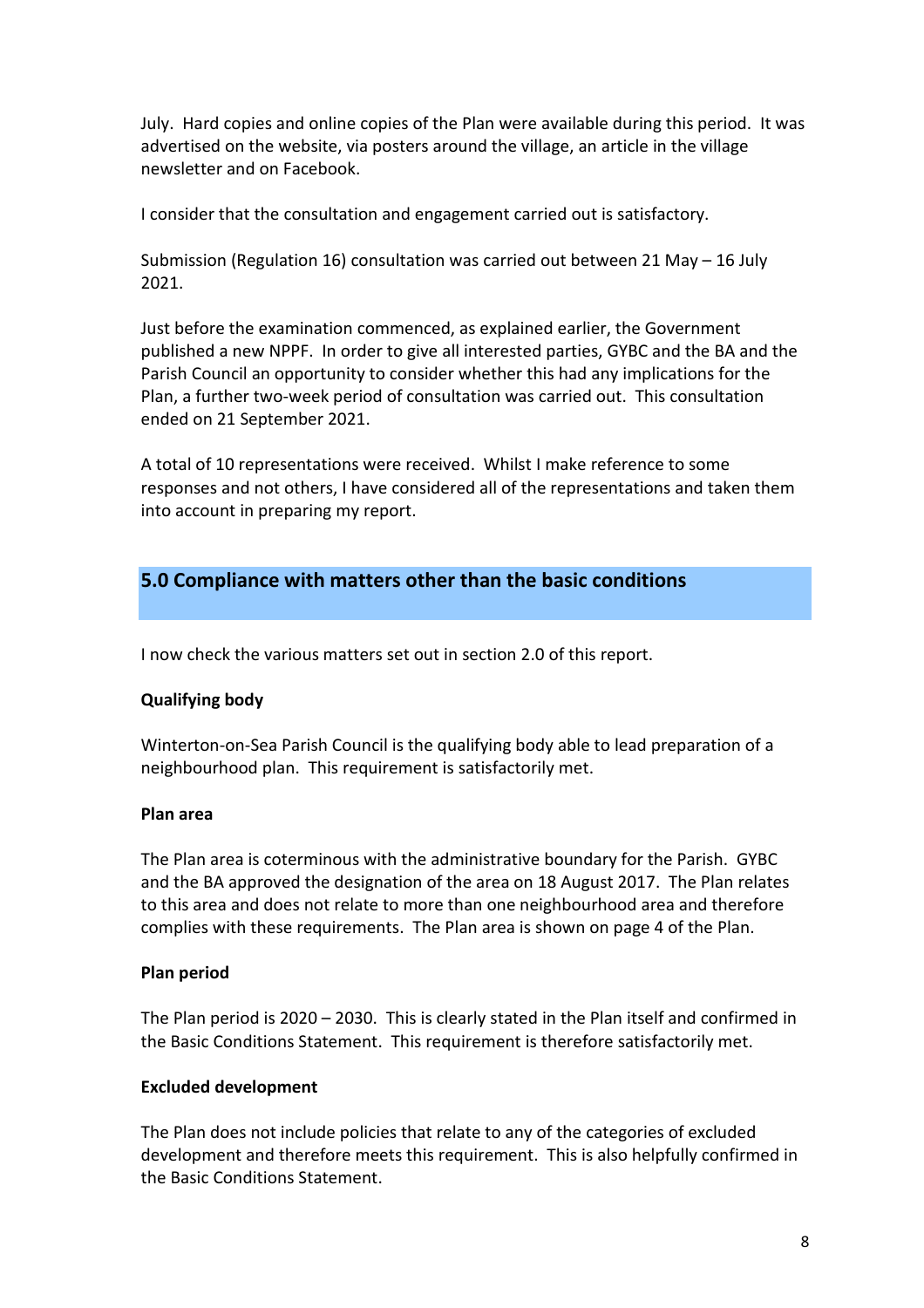#### **Development and use of land**

Policies in neighbourhood plans must relate to the development and use of land. Sometimes neighbourhood plans contain aspirational policies or projects that signal the community's priorities for the future of their local area, but are not related to the development and use of land. If I consider a policy or proposal to fall within this category, I will recommend it be clearly differentiated. This is because wider community aspirations than those relating to development and use of land can be included in a neighbourhood plan, but actions dealing with non-land use matters should be clearly identifiable.<sup>[10](#page-8-0)</sup>

In this instance, two Community Policies, arising from the Plan-making process, have been identified. I recommend later in this report that they are renamed as "Community Aspirations" and that an explanatory paragraph regarding their status is included within the Plan. Subject to these modifications, the Plan will satisfactorily deal with this requirement.

## **6.0 The basic conditions**

#### **Regard to national policy and advice**

The Government revised the National Planning Policy Framework (NPPF) on 20 July 2021. This revised Framework replaces the previous National Planning Policy Framework published in March 2012, revised in July 2018 and updated in February 2019.

The NPPF is the main document that sets out the Government's planning policies for England and how these are expected to be applied.

In particular it explains that the application of the presumption in favour of sustainable development will mean that neighbourhood plans should support the delivery of strategic policies in local plans or spatial development strategies and should shape and direct development outside of these strategic policies.<sup>[11](#page-8-1)</sup>

Non-strategic policies are more detailed for specific areas, neighbourhoods or types of development.<sup>[12](#page-8-2)</sup> They can include allocating sites, the provision of infrastructure and community facilities at a local level, establishing design principles, conserving and enhancing the natural and historic environment as well as set out other development management policies.<sup>13</sup>

<span id="page-8-0"></span><sup>10</sup> PPG para 004 ref id 41-004-20190509 11 NPPF para 13

<span id="page-8-2"></span><span id="page-8-1"></span><sup>12</sup> Ibid para 28

<span id="page-8-3"></span> $13$  Ibid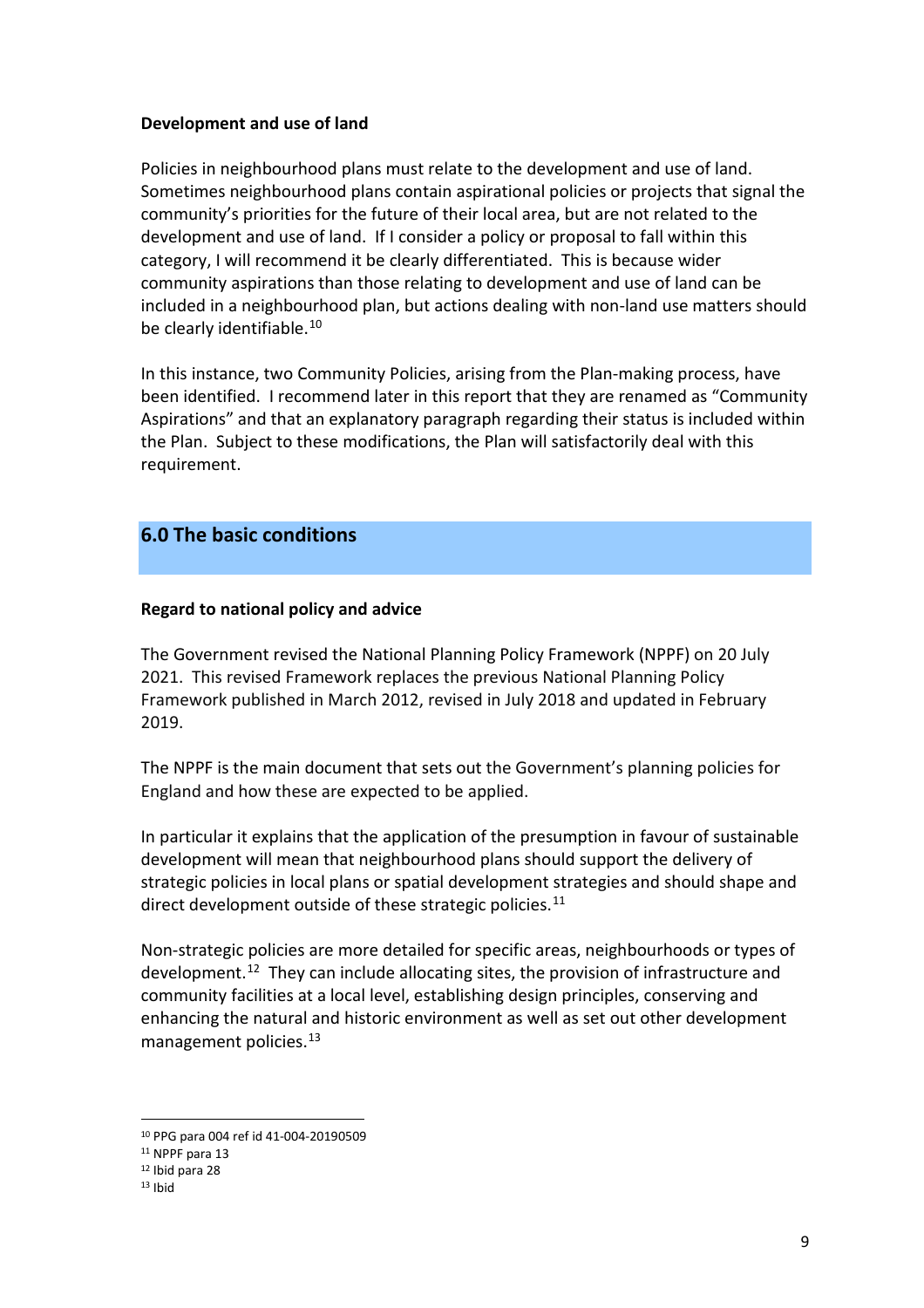The NPPF also makes it clear that neighbourhood plans should not promote less development than that set out in strategic policies or undermine those strategic policies.[14](#page-9-0)

The NPPF states that all policies should be underpinned by relevant and up to date evidence; evidence should be adequate and proportionate, focused tightly on supporting and justifying policies and take into account relevant market signals.<sup>[15](#page-9-1)</sup>

Policies should be clearly written and unambiguous so that it is evident how a decision maker should react to development proposals. They should serve a clear purpose and avoid unnecessary duplication of policies that apply to a particular area including those in the NPPF.<sup>[16](#page-9-2)</sup>

On 6 March 2014, the Government published a suite of planning guidance referred to as Planning Practice Guidance (PPG). This is an online resource available at [www.gov.uk/government/collections/planning-practice-guidance](http://www.gov.uk/government/collections/planning-practice-guidance) which is regularly updated. The planning guidance contains a wealth of information relating to neighbourhood planning. I have also had regard to PPG in preparing this report.

PPG indicates that a policy should be clear and unambiguous<sup>[17](#page-9-3)</sup> to enable a decision maker to apply it consistently and with confidence when determining planning applications. The guidance advises that policies should be concise, precise and supported by appropriate evidence, reflecting and responding to both the planning context and the characteristics of the area.<sup>[18](#page-9-4)</sup>

PPG states there is no 'tick box' list of evidence required, but proportionate, robust evidence should support the choices made and the approach taken.<sup>19</sup> It continues that the evidence should be drawn upon to explain succinctly the intention and rationale of the policies.<sup>[20](#page-9-6)</sup>

Whilst this has formed part of my own assessment, the Basic Conditions Statement sets out how the Plan has responded to national policy and guidance. A table  $21$  sets out how the Plan aligns with the (previous) NPPF.

#### **Contribute to the achievement of sustainable development**

A qualifying body must demonstrate how the making of a neighbourhood plan would contribute to the achievement of sustainable development.

<span id="page-9-0"></span><sup>14</sup> NPPF para 29

<span id="page-9-1"></span><sup>15</sup> Ibid para 31

<span id="page-9-2"></span><sup>16</sup> Ibid para 16

<span id="page-9-4"></span><span id="page-9-3"></span><sup>&</sup>lt;sup>17</sup> PPG para 041 ref id 41-041-20140306<br><sup>18</sup> Ibid

<span id="page-9-6"></span><span id="page-9-5"></span><sup>&</sup>lt;sup>19</sup> Ibid para 040 ref id 41-040-20160211<br><sup>20</sup> Ibid

<span id="page-9-7"></span><sup>21</sup> Basic Conditions Statement Figure 2 on page 6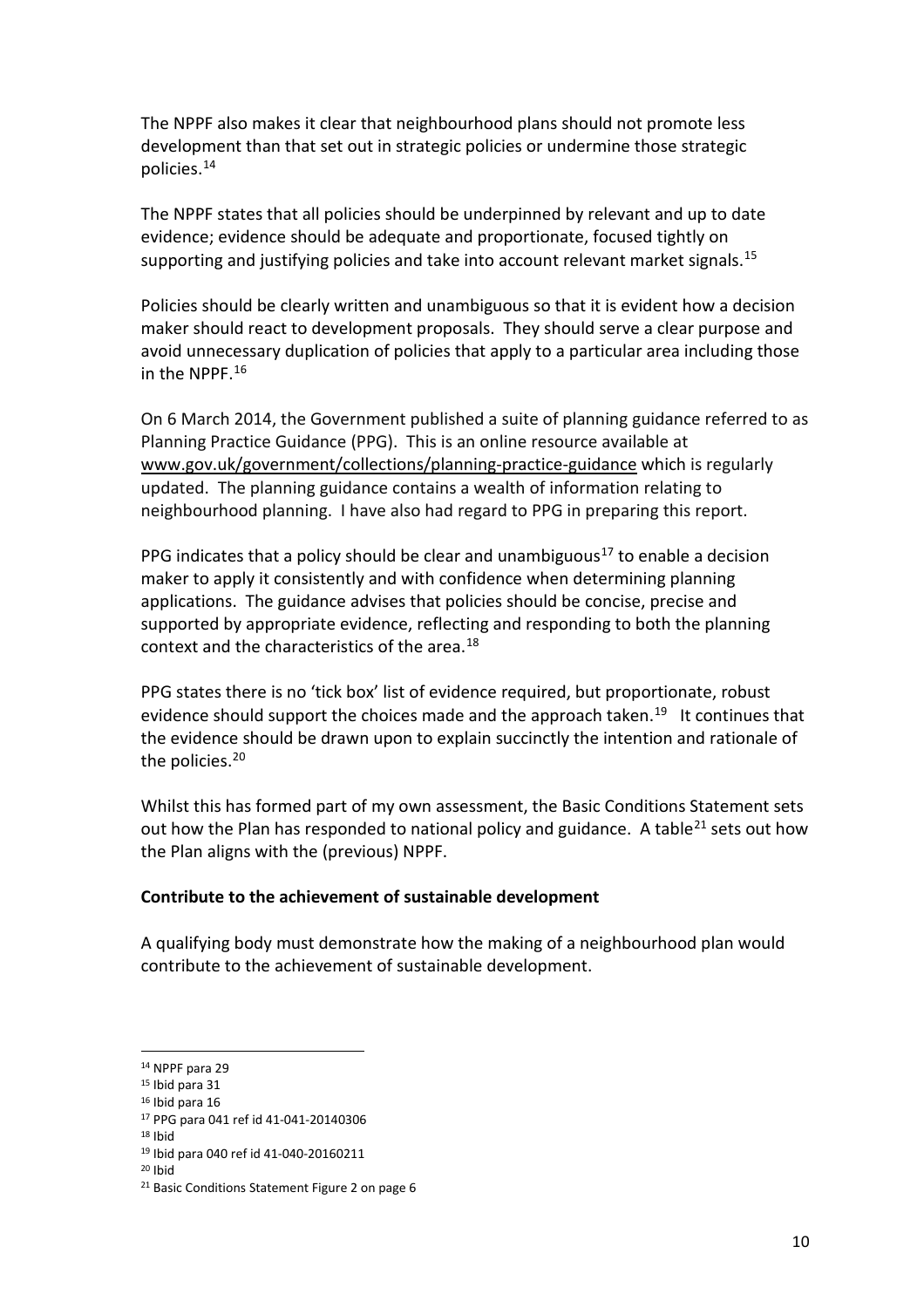The NPPF confirms that the purpose of the planning system is to contribute to the achievement of sustainable development.<sup>22</sup> This means that the planning system has three overarching and interdependent objectives which should be pursued in mutually supportive ways so that opportunities can be taken to secure net gains across each of the different objectives.<sup>[23](#page-10-1)</sup> The objectives are economic, social and environmental.<sup>[24](#page-10-2)</sup>

The NPPF confirms that planning policies should play an active role in guiding development towards sustainable solutions, but should take local circumstances into account to reflect the character, needs and opportunities of each area.<sup>25</sup>

Whilst this has formed part of my own assessment, the table in the Basic Conditions Statement cross references how each Plan policy helps to achieve sustainable development as outlined in the NPPF.[26](#page-10-4)

#### **General conformity with the strategic policies in the development plan**

The Plan area falls within two local authority boundaries; GYBC and the BA.

The development plan consists of the Great Yarmouth Local Plan Core Strategy 2013 – 2030 (CS) and the Local Plan for the Broads 2015 – 2036 (LP). A number of saved policies from the Great Yarmouth Borough-wide Local Plan 2001 also remain in force until the emerging Local Plan Part 2 is adopted.

GYBC confirmed that in terms of the saved policies of the Borough-wide Local Plan 2001, Policies HOU7, HOU8 and HOU10 are in regular use and regarded as strategic.

The GYBC Local Plan 2001 was adopted in February 2001, the CS was adopted on 21 December 2015 and the Local Plan for the Boards in May 2019.

The LP is applicable to the part of the Plan area which falls within the BA's jurisdiction. The LP contains three types of policies; strategic, development management and site specific. I have considered the whole plan, but paid particular attention to the strategic policies given the wording of the relevant basic condition.

In addition there are three minerals and waste planning policy documents which also make up the development plan for the area; these are the Core Strategy and Minerals and Waste Development Management Policies Development Plan Document 2010 – 2026 adopted in September 2011, the Minerals Site Specific Allocations Development Plan Document (DPD) adopted in October 20143 and amended in December 2017 and the Waste Site Specific Allocations DPD adopted in October 2013.

<sup>22</sup> NPPF para 7

<span id="page-10-1"></span><span id="page-10-0"></span><sup>23</sup> Ibid para 8

<span id="page-10-3"></span><span id="page-10-2"></span> $24$  Ibid

<sup>25</sup> Ibid para 9

<span id="page-10-4"></span><sup>&</sup>lt;sup>26</sup> Basic Conditions Statement Figure 2 on page 6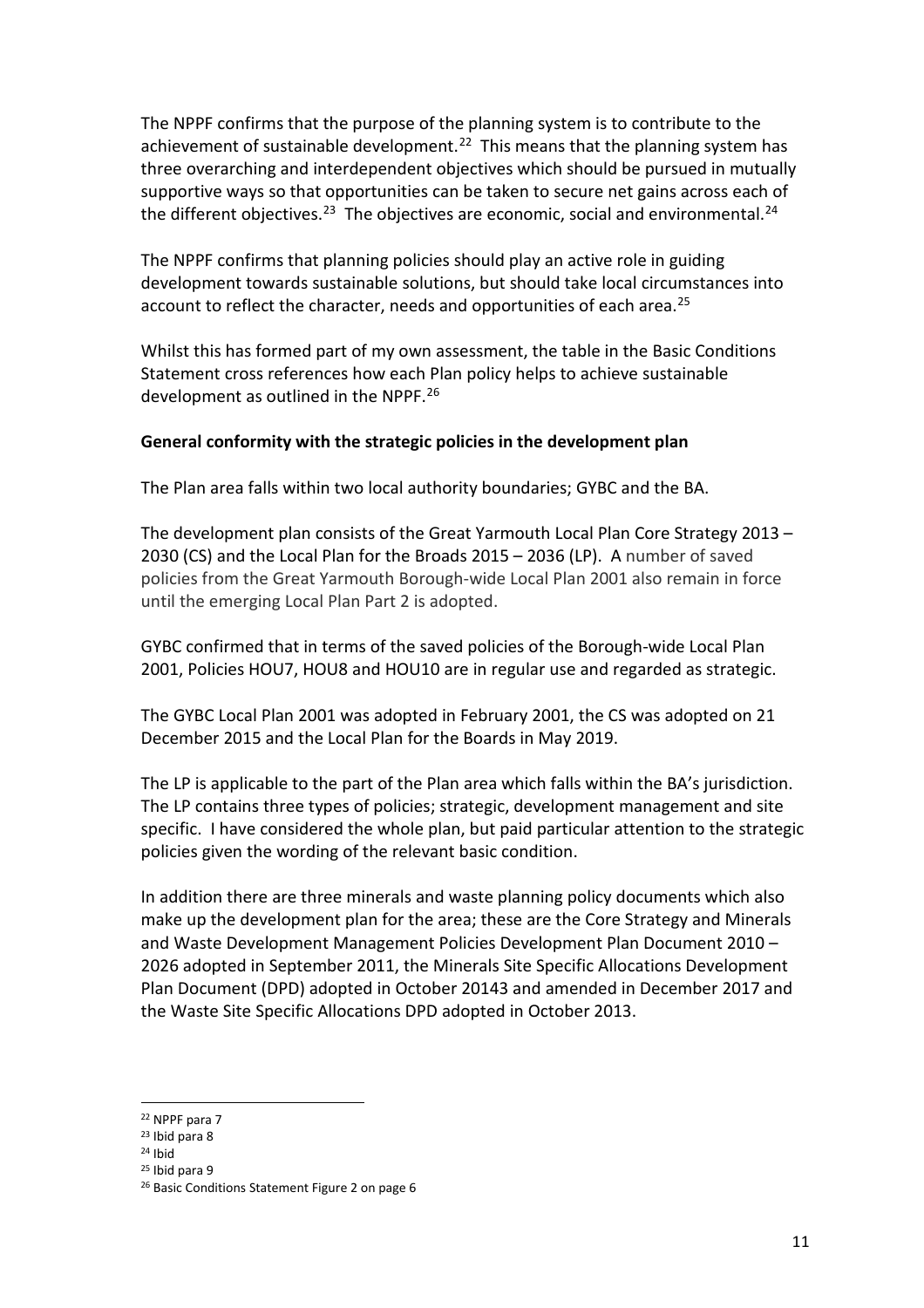Whilst this has formed part of my own assessment, the Basic Conditions Statement contains an assessment of how each policy generally conforms to relevant CS and LP policies.<sup>[27](#page-11-0)</sup> Where I have not specifically referred to a strategic policy, I have considered all strategic policies in my examination of the Plan.

### *Emerging Plan*

GYBC submitted the Great Yarmouth Local Plan Part 2 (LP Part 2) Development Management Policies and Site Allocations to the Inspectorate on 31 July 2020 for independent examination. Examination hearing sessions took place between 2 March - 29 April 2021. The hearing sessions were formally closed by the Inspector on 29 April 2021. In response to the Inspector's post-hearings note, the Council has prepared potential modifications to the Local Plan Part 2. Public consultation on the potential modifications closed on 3 September 2021. The Inspector's Final Report dated 5 November was been received by GYBC during the course of this examination. GYBC's website indicates that "it is currently expected that the Council will consider the adoption of the plan at the Full Council meeting on 09 December 2021".

There is no legal requirement to examine the Plan against emerging policy. However, PPG<sup>[28](#page-11-1)</sup> advises that the reasoning and evidence informing the Local Plan process may be relevant to the consideration of the basic conditions against which the Plan is tested.

Furthermore Parish Councils and local planning authorities should aim to agree the relationship between policies in the emerging neighbourhood plan, the emerging Local Plan and the adopted development plan with appropriate regard to national policy and guidance[.29](#page-11-2)

#### **Retained European Union Obligations**

A neighbourhood plan must be compatible with retained European Union (EU) obligations. A number of retained EU obligations may be of relevance for these purposes including those obligations in respect of Strategic Environmental Assessment, Environmental Impact Assessment, Habitats, Wild Birds, Waste, Air Quality and Water matters.

With reference to Strategic Environmental Assessment (SEA) requirements, PPG<sup>[30](#page-11-3)</sup> confirms that it is the responsibility of the local planning authority, in this case GYBC and the BA, to ensure that all the regulations appropriate to the nature and scope of the draft neighbourhood plan have been met. It states that it is GYBC and the BA who must decide whether the draft plan is compatible with relevant retained EU obligations when it takes the decision on whether the plan should proceed to referendum and when it takes the decision on whether or not to make the plan.

<span id="page-11-0"></span><sup>27</sup> Basic Conditions Statement Figure 3 on page 12

 $^{28}$  PPG para 009 ref id 41-009-20190509<br> $^{29}$  Ibid

<span id="page-11-3"></span><span id="page-11-2"></span><span id="page-11-1"></span>

<sup>30</sup> Ibid para 031 ref id 11-031-20150209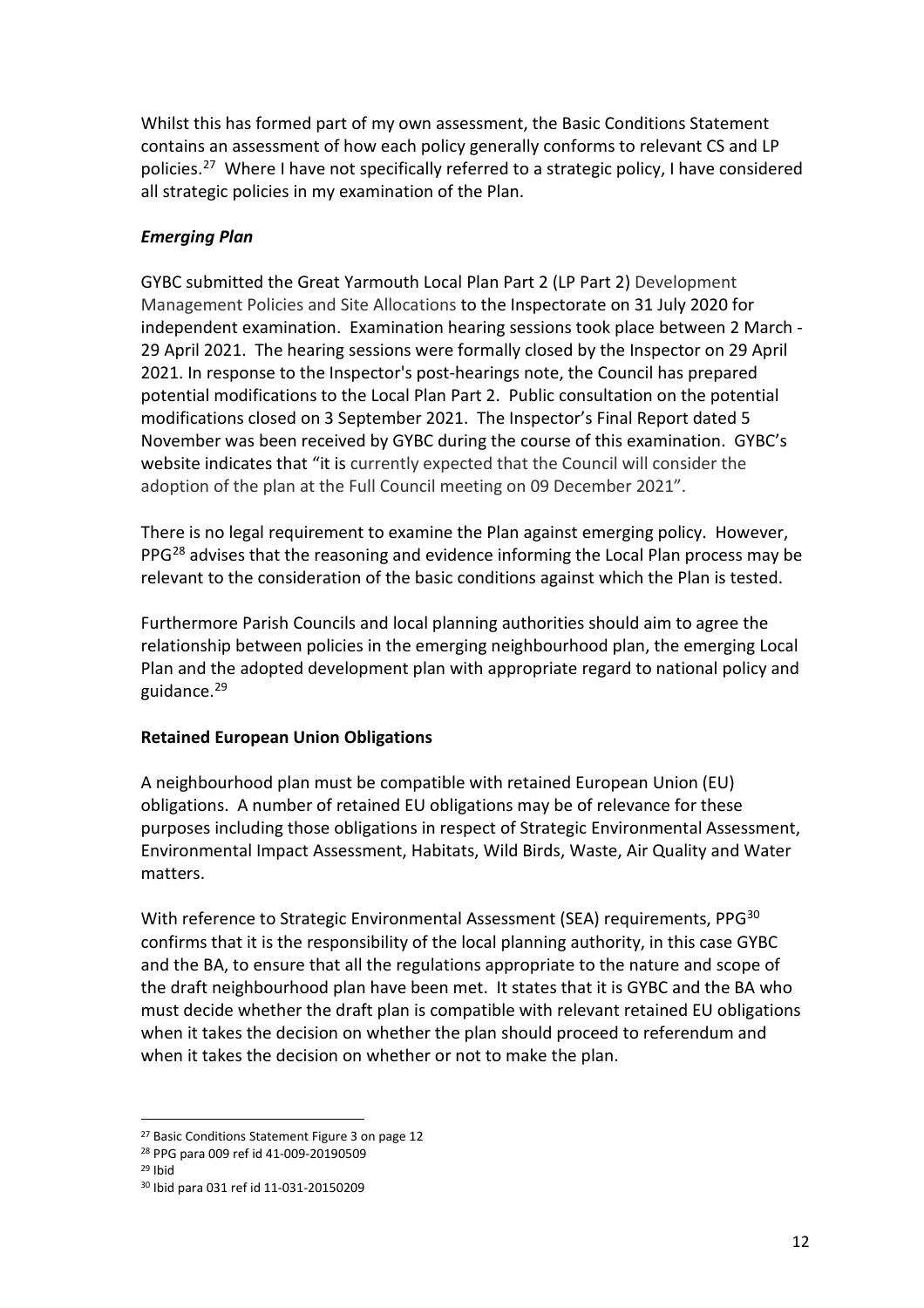### *Strategic Environmental Assessment and Habitats Regulations Assessment*

The provisions of the Environmental Assessment of Plans and Programmes Regulations 2004 (the 'SEA Regulations') concerning the assessment of the effects of certain plans and programmes on the environment are relevant. The purpose of the SEA Regulations, which transposed into domestic law Directive 2001/42/EC ('SEA Directive'), are to provide a high level of protection of the environment by incorporating environmental considerations into the process of preparing plans and programmes.

The provisions of the Conservation of Habitats and Species Regulations 2017 (the 'Habitats Regulations'), which transposed into domestic law Directive 92/43/EEC (the 'Habitats Directive'), are also of relevance to this examination.

Regulation 63 of the Habitats Regulations requires a Habitats Regulations Assessment (HRA) to be undertaken to determine whether a plan is likely to have a significant effect on a European site, either alone or in combination with other plans or projects. The HRA assessment determines whether the Plan is likely to have significant effects on a European site considering the potential effects both of the Plan itself and in combination with other plans or projects. Where the potential for likely significant effects cannot be excluded, an appropriate assessment of the implications of the Plan for that European Site, in view of the Site's conservation objectives, must be carried out.

The Basic Conditions Statement refers to the Screening Opinion dated July 2019 which has been prepared by GYBC. Although it is titled SEA Screening Opinion it also covers HRA matters. It also refers to the SEA and HRA Screening Report of April 2019 prepared by Collective Community Planning on behalf of the Parish Council.

After consultation with the statutory bodies, the Screening Opinion concluded that the Plan is not likely to have significant environmental effects. It sets out a number of reasons including conformity with the CS, its operation at a small scale, the absence of site allocations, the limited opportunity for new development and the recognition of the sensitive landscape and conservation of environmental assets.

I have treated this information to be the statement of reasons that the PPG advises must be prepared and submitted with the neighbourhood plan proposal and made available to the independent examiner where it is determined that the plan is unlikely to have significant environmental effects.<sup>[31](#page-12-0)</sup>

Taking account of the characteristics of the Plan, the information and the characteristics of the areas most likely to be affected, I consider that retained EU obligations in respect of SEA have been satisfied.

Turning now to HRA, the Plan area falls within the Winterton-Horsey Dunes Special Area of Conservation (SAC) and the Great Yarmouth North Denes Special Protection Area

<span id="page-12-0"></span><sup>31</sup> PPG para 028 ref id 11-028-20150209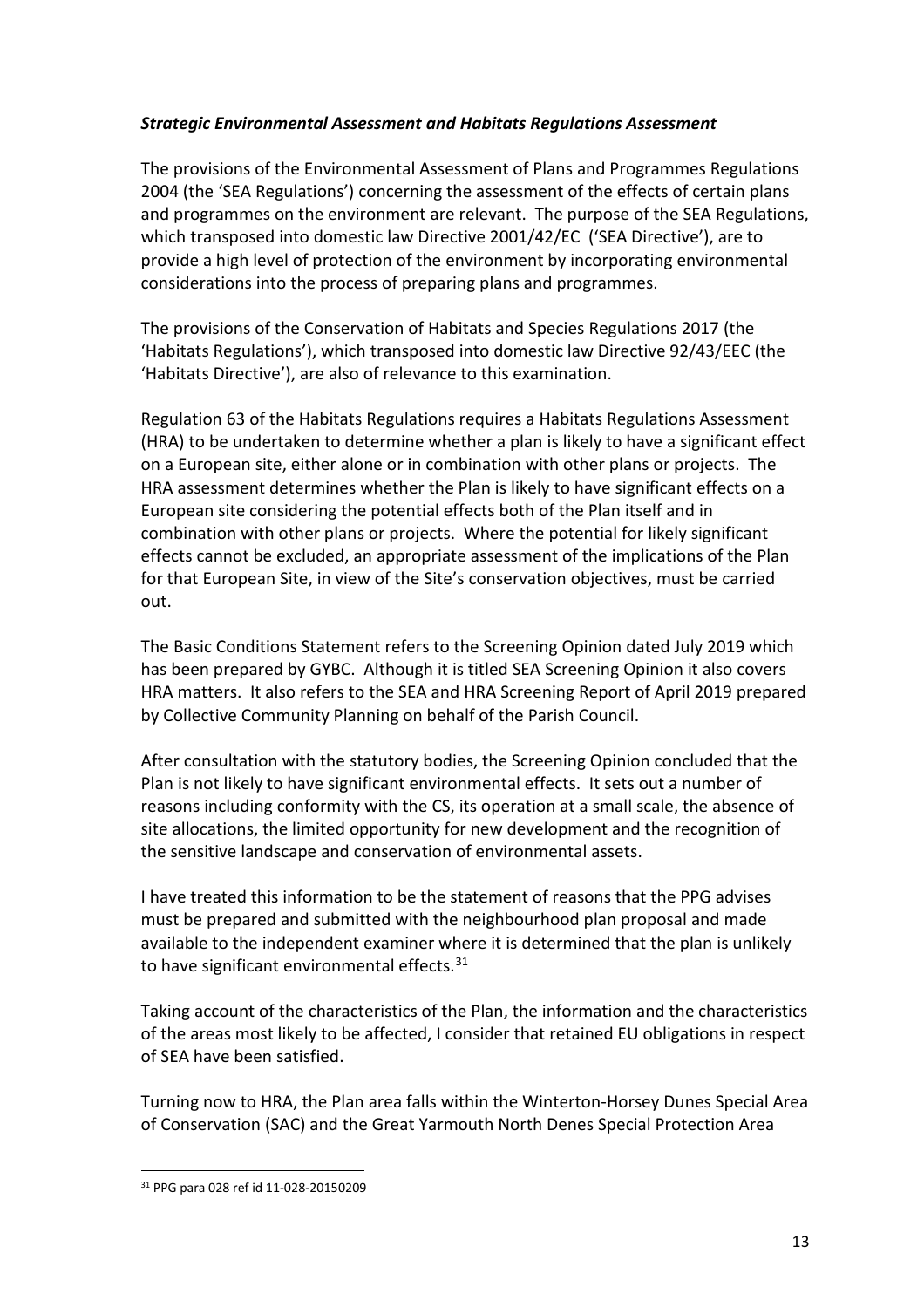(SPA). The Screening Assessment also considered other European sites within 15km of the Plan area.

As the Plan does not make any site allocations and many policies seek to conserve or enhance the natural environment, it was considered that the Plan is unlikely to present additional residential or recreational disturbance beyond that identified in the CS.

The Screening Opinion, prepared by GYBC, concludes that the Plan will not have any likely significant effects either alone or in combination with other plans and projects and therefore screens the Plan out from requiring an appropriate assessment.

NE was consulted and did not make any comments.

The conclusion is therefore that the Plan does not require further assessment.

On 28 December 2018, the basic condition prescribed in Regulation 32 and Schedule 2 (Habitats) of the Neighbourhood Planning (General) Regulations 2012 (as amended) was substituted by a new basic condition brought into force by the Conservation of Habitats and Species and Planning (Various Amendments) (England and Wales) Regulations 2018 which provides that the making of the plan does not breach the requirements of Chapter 8 of Part 6 of the Habitats Regulations.

Given the distance, nature and characteristics of the nearest European sites and the nature and contents of this Plan, I agree with the conclusion of the Screening Opinion that an appropriate assessment is not required and accordingly consider that the prescribed basic condition is complied with, namely that the making of the Plan does not breach the requirements of Chapter 8 of Part 6 of the Habitats Regulations.

#### *Conclusion on retained EU obligations*

National guidance establishes that the ultimate responsibility for determining whether a plan meets EU obligations lies with the local planning authority.<sup>[32](#page-13-0)</sup> In undertaking work on SEA and HRA, GYBC has considered the compatibility of the Plan in regard to retained EU obligations and does not raise any concerns in this regard. The BA has not raised any concerns.

#### **European Convention on Human Rights (ECHR)**

The Basic Conditions Statement contains a statement in relation to human rights.<sup>[33](#page-13-1)</sup> Having regard to the Basic Conditions Statement, there is nothing in the Plan that leads me to conclude there is any breach or incompatibility with Convention rights. I discuss this aspect further in my assessment of Policy HO4.

<span id="page-13-1"></span><span id="page-13-0"></span><sup>&</sup>lt;sup>32</sup> PPG para 031 ref id 11-031-20150209<br><sup>33</sup> Basic Conditions Statement page 15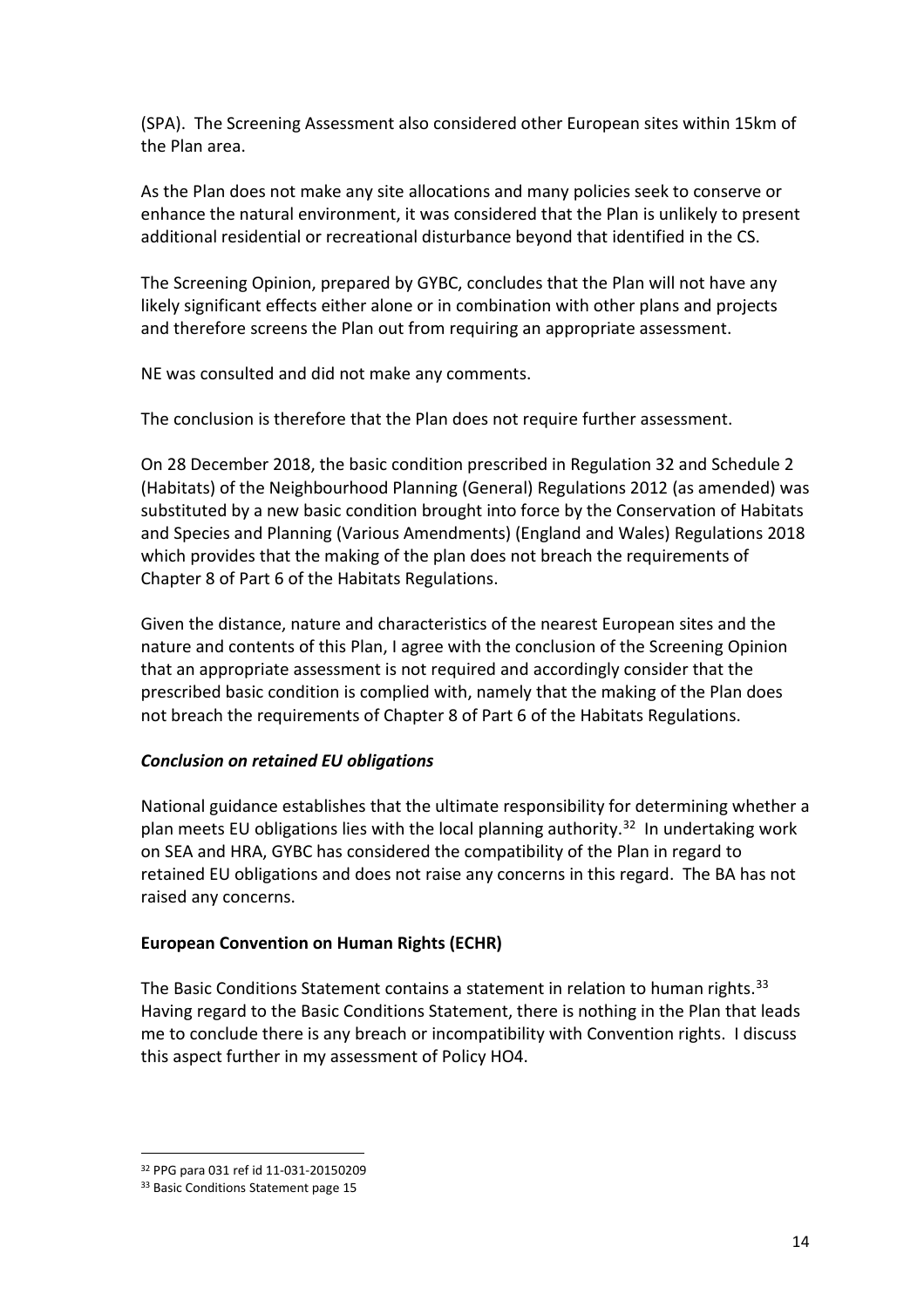## **7.0 Detailed comments on the Plan and its policies**

In this section I consider the Plan and its policies against the basic conditions. As a reminder, where modifications are recommended they appear in **bold text** and where I suggest specific changes to the wording of the policies or new wording these appear in *bold italics*.

The Plan is presented to a very high standard and contains 16 policies. The Plan begins with a helpful contents page.

**Introduction** 

This is an interesting section which sets out the context for the Plan and highlights many interesting attributes about the Parish. It explains that the Plan builds on work undertaken for a Parish Plan in 2004.

#### **Neighbourhood Planning**

This section sets out how the Plan has evolved; it does so in an engaging and informative way.

#### **Vision and Objectives**

The vision for the area is:

"Winterton-on-Sea will be a thriving community and popular visitor destination, providing a range of local services and facilities.

It will have a good balance between the needs of residents and those visiting for the day or longer. It will retain the quiet, laid-back feel that is fitting for an old fishing village, with low traffic volumes and speeds away from the main roads.

The village will enjoy a good mix of housing, including homes for younger residents and families, which have been designed sensitively and reflecting the local character.

The natural environment, including the sensitive dunes, will still be precious to the community and its condition and ecology will have improved."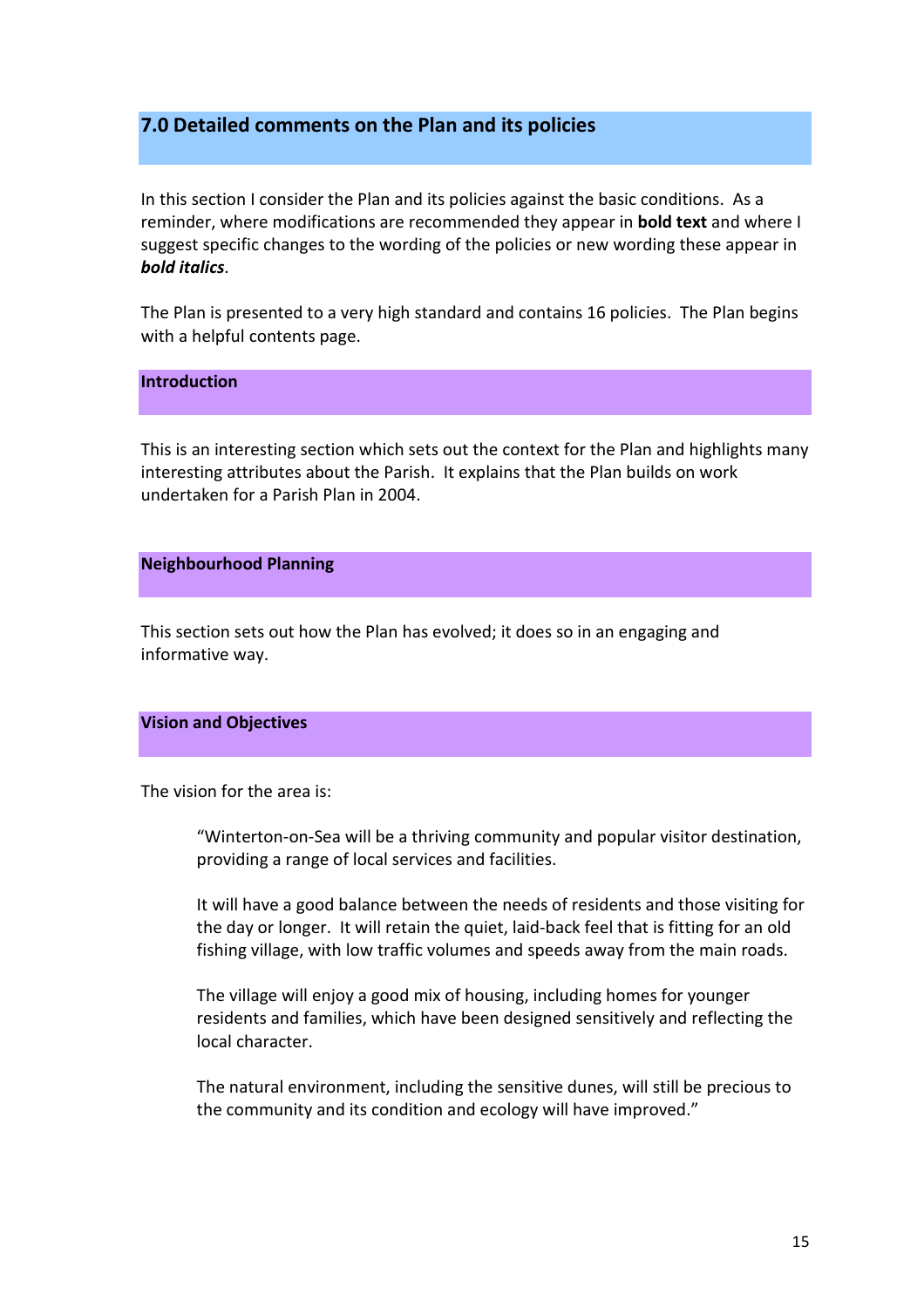This very locally distinctive and clear vision is supported by seven objectives. All the objectives are articulated well, relate to the development and use of land and will help to deliver the vision.

#### **Housing**

It is useful for me at this juncture to set out the planning context. CS Policy CS1 seeks to create sustainable communities, supporting sustainable growth that is of a scale and in a location that complements the character and supports the function of settlements.

CS Policy CS2 sets out how this will be achieved. Winterton-on-Sea is identified as a Primary Village in the CS. The CS describes these as smaller settlements with a small range of services and opportunities for employment, retail and education. They serve a limited local catchment and have a lower level of access to public transport.

CS Policy CS2 directs about 30% of new residential development to the Primary Villages.

Policy SP15 of the Local Plan for the Broads sets out how the BA seeks to meet its objectively assessed housing need. The size and type of new homes is to be based on the latest evidence of local needs. Development is to be located to protect the countryside from inappropriate uses to achieve sustainable patterns of development by concentrating development in locations with local facilities, high levels of accessibility and where previously developed land is used. Elsewhere housing is only permitted where necessary including affordable housing where local housing need has been shown.

Neither the CS, the LP, Local Plan for the Broads or the emerging LP Part 2 allocate any sites for housing development to Winterton-on-Sea. As the latest available figure, emerging LP Part 2 Policy GSP2 sets out a zero housing requirement for the Plan area, although this does not in itself preclude any development coming forward through the neighbourhood planning mechanism.

I turn now to the planning policies.

#### **Policy HO1: Housing Mix**

The Plan explains there is a high proportion of detached homes, often of three or more bedrooms, in the area. Home ownership is high. There are few one-bed properties; round 3% of the total stock and about 34% of homes are one or two bedroomed, less than the Borough average. In contrast the Plan explains that about a third of households are single indicating a mismatch between the stock and need.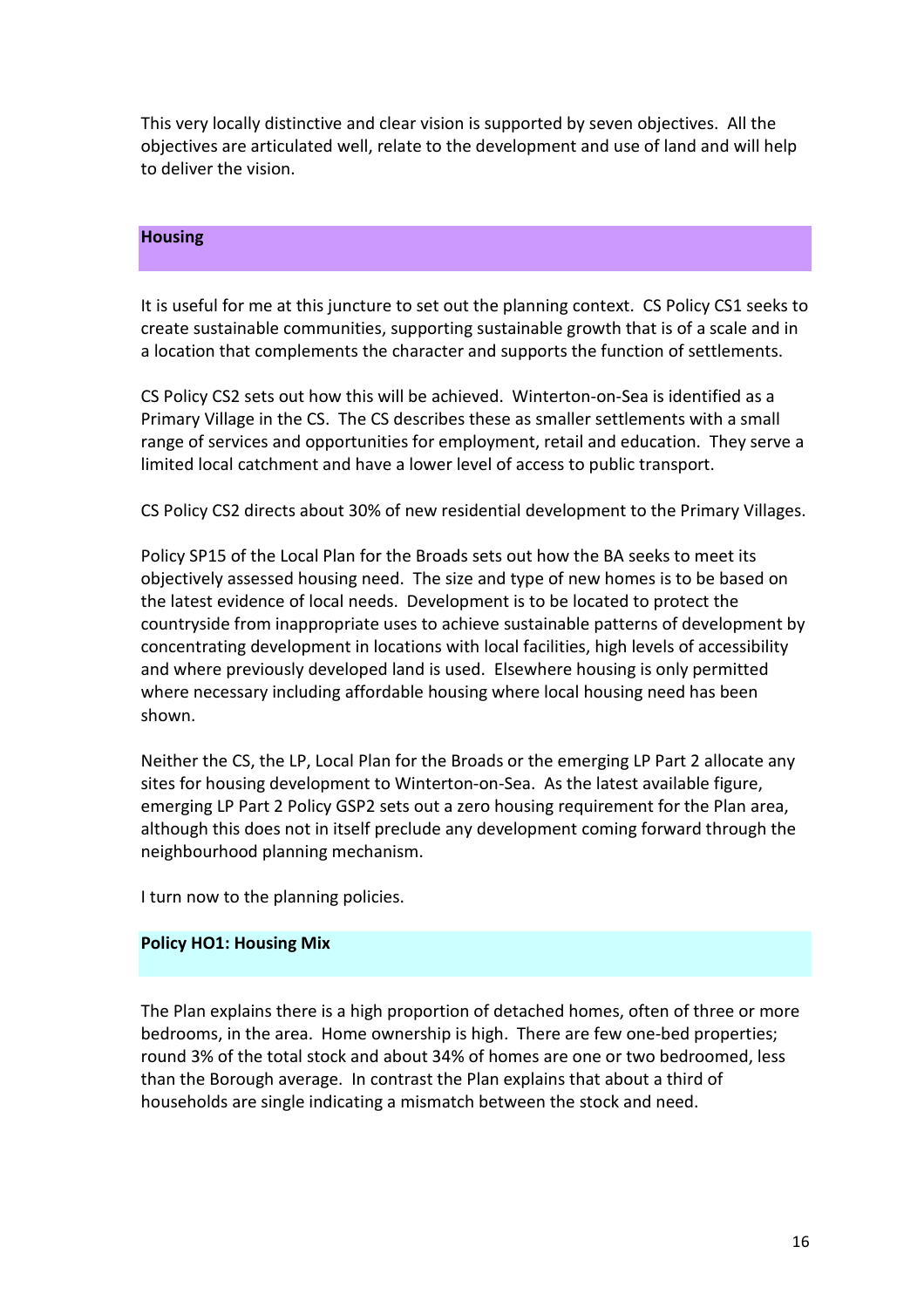This also points to a common phenomenon of a lack of opportunity for older people in the village to downsize thereby 'freeing up' often under-occupied larger properties for families.

The Parish has an increasing ageing population profile. This is increasing faster than surrounding communities suggesting older people are choosing to move to this community.

This could have an impact on the school and its future viability. A mix of homes is needed to attract younger families to stay and move to the community as well as providing for downsizers.

Affordable housing demand outstrips supply, again particularly for smaller units. The Plan explains that no new affordable homes have been constructed recently.

The Plan therefore seeks to ensure that any new development reflects the type and size of home most needed in the locality. This is in line with the supporting text for CS Policy CS2 which acknowledges the need for additional housing to meet local housing needs, especially for young families and older people balanced against the need to protect the individual character and identity of each village.

The NPPF states that the needs of groups with specific housing requirements should be addressed to support the Government's objective of significantly boosting housing supply.<sup>[34](#page-16-0)</sup>

Nationally, PPG states that the need to provide housing for older people is critical and offering a choice of accommodation to suit changing needs can help independent living for longer.<sup>[35](#page-16-1)</sup> The evidence sitting behind the emerging LP Part 2 also indicates that the Borough has a relatively aged population structure and this is likely to become more pronounced.<sup>36</sup>

The policy seeks a mix of housing types on all sites. For sites of five or more units, the policy seeks 33% of dwellings to be two bedroomed or less. Whilst there is little explanation of this threshold in the Plan, it does reflect the five units threshold for affordable housing in designated rural areas meaning there is some precedent for such a figure in planning terms. Given the requirements of the policy a threshold below this number would be difficult to deliver in my view. I am therefore comfortable with this as a policy basis particularly given the inbuilt flexibility within the policy which acknowledges the importance of evidence and viability considerations.

The policy will have regard to national policy, contribute to the achievement of sustainable development and be in general conformity with strategic policy, particularly CS Policies CS2, CS3 and LP Policy SP15. It therefore meets the basic conditions and no modifications are recommended.

<span id="page-16-1"></span><span id="page-16-0"></span><sup>&</sup>lt;sup>34</sup> NPPF para 60<br><sup>35</sup> PPG para 001 ref id 63-001-20190626

<span id="page-16-2"></span><sup>&</sup>lt;sup>36</sup> Emerging Local Plan Part 2, Tracked Changes Version page 126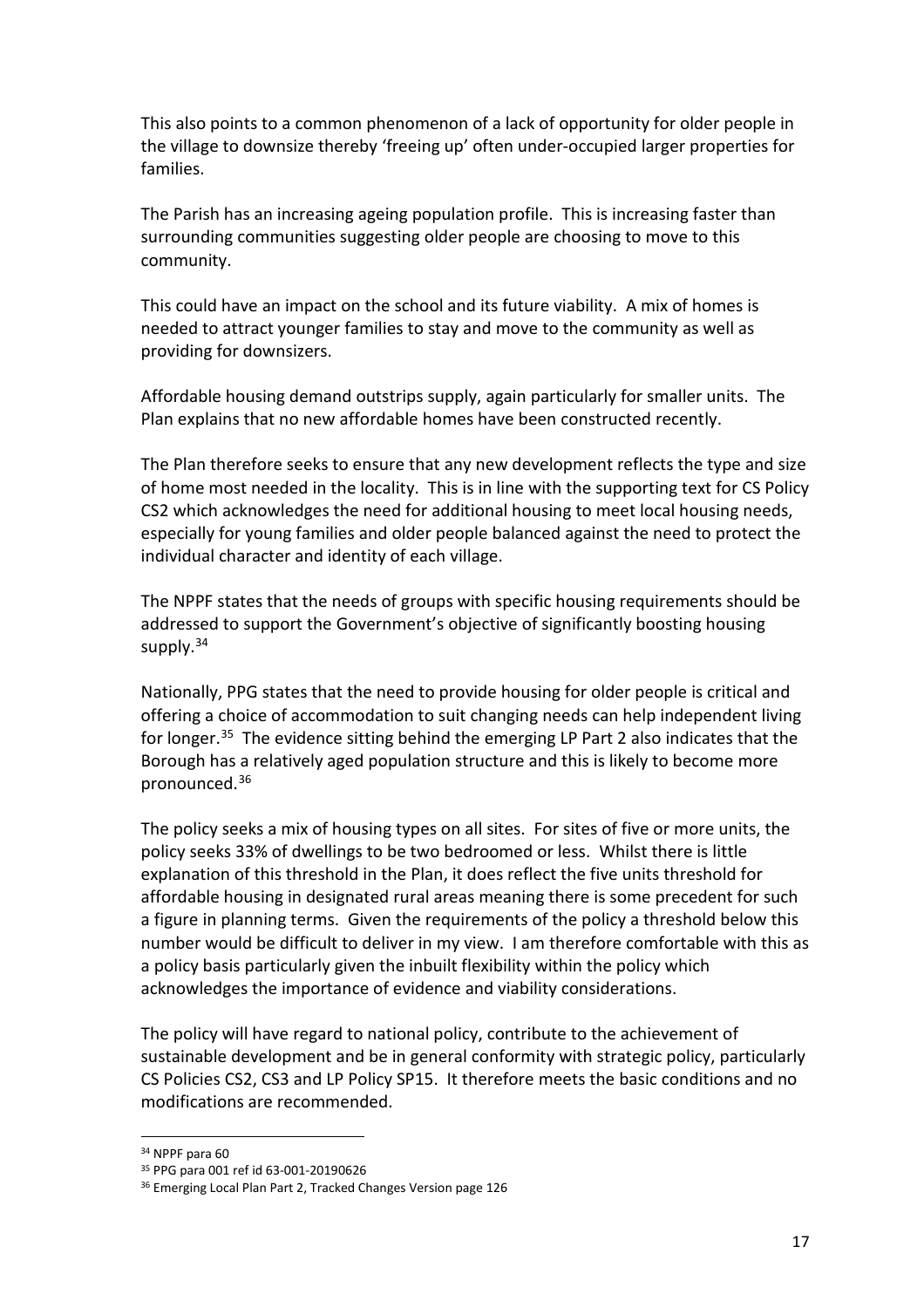#### **Policy HO2: Affordable Housing**

Given the background explained above in relation to Policy HO1, the Plan supports the provision of affordable housing in schemes which would not otherwise provide affordable housing, considering such provision to be a significant community benefit, helping to deliver sustainable development in the Plan area.

The NPPF states that the provision of affordable housing should not be sought for residential developments that are not major developments, other than in designated rural areas (where policies can set a lower threshold of 5 units or fewer).<sup>[37](#page-17-0)</sup>

The policy then represents a departure from the NPPF. However, given the need to provide more affordable housing, the identified benefits of such provision for this community and the lack of any such provision in recent years, I consider that such a departure is, in this instance, justified. The policy also does not lower the threshold in the NPPF, but rather indicates it support for schemes which provide affordable housing.

The policy then supports small-scale rural exception sites or entry-level exception sites for affordable housing outside the development limits of the village. Three criteria are included; firstly that the site is "reasonably adjacent" to the development limits, secondly the site has reasonable and safe access to local amenities using sustainable transport and lastly that the homes are provided to those in local housing need in perpetuity.

Entry-level homes are referred to in the NPPF.<sup>[38](#page-17-1)</sup> Such sites should not be on land already allocated for housing. They should comprise one or more of the types of affordable housing defined in the NPPF's glossary. They should be adjacent to existing settlements and be proportionate in size, not compromise the protection given to areas or assets of particular importance and comply with local design policy and standards.

The Plan acknowledges that the policy takes a departure from the stance in the NPPF as is indicates that sites should be "reasonably adjacent" rather than adjacent. The supporting text explains what this means in the Parish and why such a departure is being made. The policy also includes caveats other than location; it refers to access to local services and facilities and the need for such housing to remain in perpetuity.

CS Policy CS4 explains that one of the greatest challenges facing the Borough is the need to provide additional affordable housing. Within this policy, support is given for housing on small rural exception sites subject to a number of criteria including where the site is within or adjacent to the existing settlement. The policy therefore also does not precisely align with the wording of CS Policy CS4. However, GYBC, at fact check stage, has indicated disagreement with me over this and has confirmed that CS Policy CS4 has a similar level of flexibility given it permits adjacent sites.

<span id="page-17-0"></span><sup>37</sup> NPPF para 64

<span id="page-17-1"></span><sup>38</sup> Ibid para 72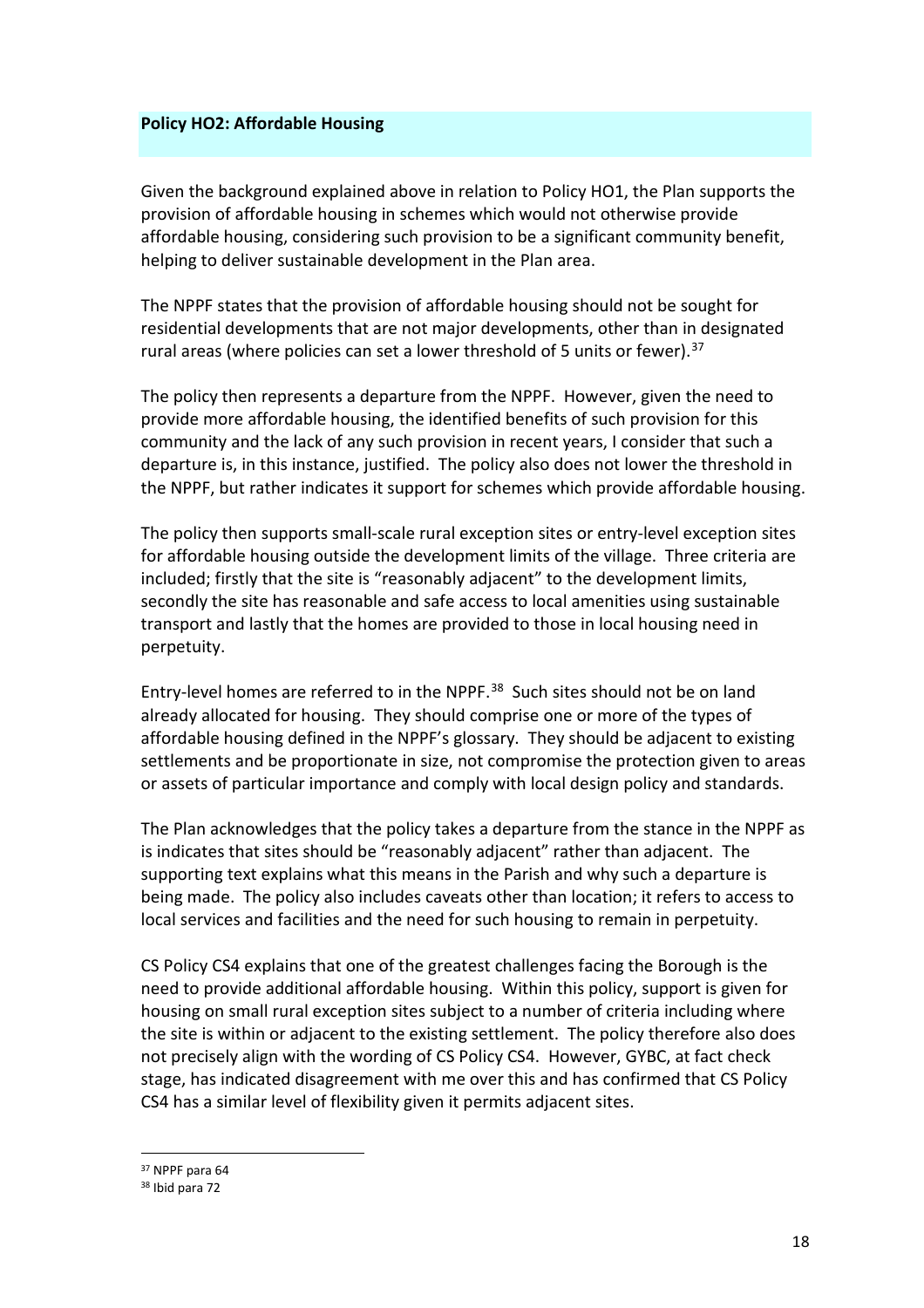Given the overwhelming need for affordable housing in the community and given the nature of the village and its coastal location and the opportunities within it for much needed affordable housing, I consider this is justified. I note that GYBC has not objected to this policy although the BA has raised concerns.

In reaching this conclusion, I am mindful of the need to promote a sustainable pattern of development that meets the development needs of the area<sup>[39](#page-18-0)</sup> and that in rural areas planning policies should be responsive to local circumstances and support housing developments that reflect local needs.[40](#page-18-1) 

The NPPF continues that local planning authorities should support opportunities to bring forward rural exception sites.<sup>41</sup>

The NPPF also indicates that, in rural areas, housing should be located where it will enhance or maintain the vitality of rural communities and policies should identify opportunities for villages to grow and thrive.<sup>[42](#page-18-3)</sup> Therefore given the community have identified opportunities through policy to address the provision of affordable housing, I consider the policy has regard to the NPPF. There is no reason to suspect that this policy would constrain the delivery of important national policy objectives and every reason to suspect that this policy would provide an opportunity for much needed affordable housing to be built.

There is a minor addition to the supporting text to make it read better.

Part of the Plan area falls within the jurisdiction of the BA. The NPPF is clear that entrylevel homes should not be permitted within the BA area. I consider this should be acknowledged in the Plan. A modification is therefore made to address this.

In addition, a Written Ministerial Statement (WMS) of 24 May 2021 introduced First Homes, a new scheme to provide homes for first time buyers at a minimum discount of 30% and which replaces entry-level exception sites. I note that there is a transition period for plan-making in relation to First Homes. Neighbourhood plans submitted for examination before 28 June 2021 are not required to reflect the First Homes policy requirements.<sup>43</sup> This applies in this case. I also note that one of the criteria the WMS refers to the First Homes exception sites is for sites to be adjacent to existing settlements. I consider my discussion above also covers this point. It may be useful to consider an early update to the Plan in respect of First Homes.

With these modifications, the policy will meet the basic conditions. It has regard to national policy, will be in general conformity with CS Policy CS4 by adding a local layer of detail and flexibility given the circumstances and nature of this Plan area and help to achieve sustainable development.

<sup>42</sup> Ibid para 79

<span id="page-18-0"></span><sup>39</sup> NPPF para 11

<sup>40</sup> Ibid para 78

<span id="page-18-3"></span><span id="page-18-2"></span><span id="page-18-1"></span><sup>41</sup> Ibid

<span id="page-18-4"></span><sup>43</sup> WMS of 24 May 2021 and PPG para 018 ref id 70-018-20210524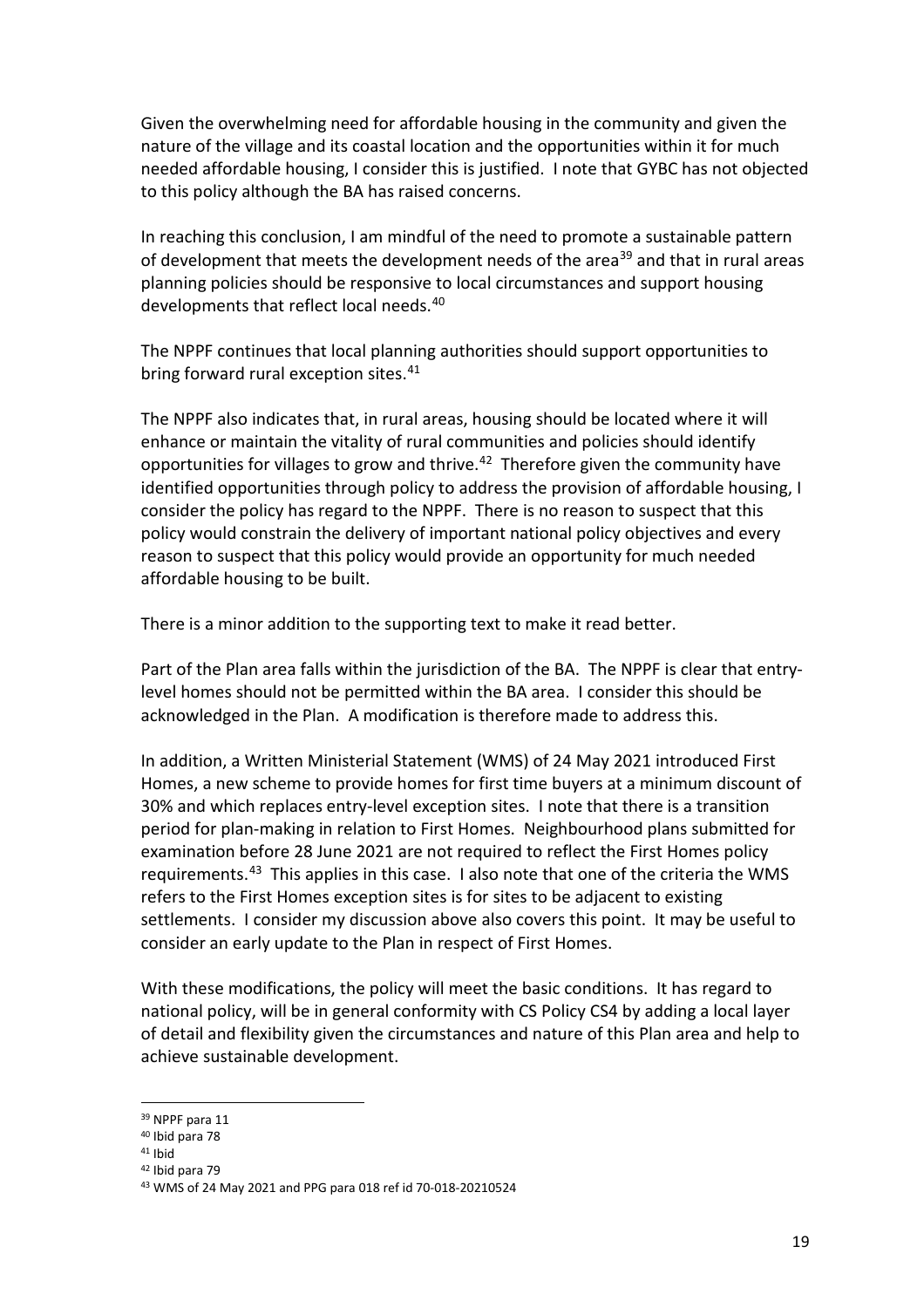- **Add the word "***to***" before "…the settlement" in the third sentence of paragraph 38 on page 10 of the Plan**
- **Add a new sentence at the end of the policy that reads: "***It should be noted that national policy does not permit entry-level exception sites within the Broads Authority area."*

#### **Policy HO3: Design**

The NPPF states that good design is a key aspect of sustainable development, creates better places in which to live and work and helps make development acceptable to communities.[44](#page-19-0) 

It continues that neighbourhood plans can play an important role in identifying the special qualities of an area and explaining how this should be reflected in development.[45](#page-19-1)

It refers to design guides and codes to help provide a framework for creating beautiful and distinctive places with a consistent and high quality standard of design. [46](#page-19-2) 

It continues that planning policies should ensure developments function well and add to the overall quality of the area, are visually attractive, are sympathetic to local character and history whilst not preventing change or innovation, establish or maintain a strong sense of place and optimise site potential.<sup>47</sup>

Policy HO3 sets out the expectations for new development whilst not seeking to stifle innovation. It refers to the Historic Village Centre which is defined on Figure 4 on page 22 of the Plan. The proposed Historic Village Centre designation is supported by a Character Appraisal which forms Appendix 1 of the Plan.

I explain in my discussion of Policy E3, the modifications I consider should be made to this proposed designation, but make a modification here to this policy to reflect the modifications made to Policy E3 later in this report.

Turning now to the criteria, only one of the criteria gives some cause for concern; the policy states that proposals outside of the village centre of an innovative design with high environmental standards will be supported. This could inadvertently lead to development which would not otherwise be acceptable. A modification is made to address this point.

<span id="page-19-0"></span><sup>44</sup> NPPF para 126

<span id="page-19-1"></span><sup>45</sup> Ibid para 127

<span id="page-19-2"></span><sup>46</sup> Ibid para 128

<span id="page-19-3"></span><sup>47</sup> Ibid para 130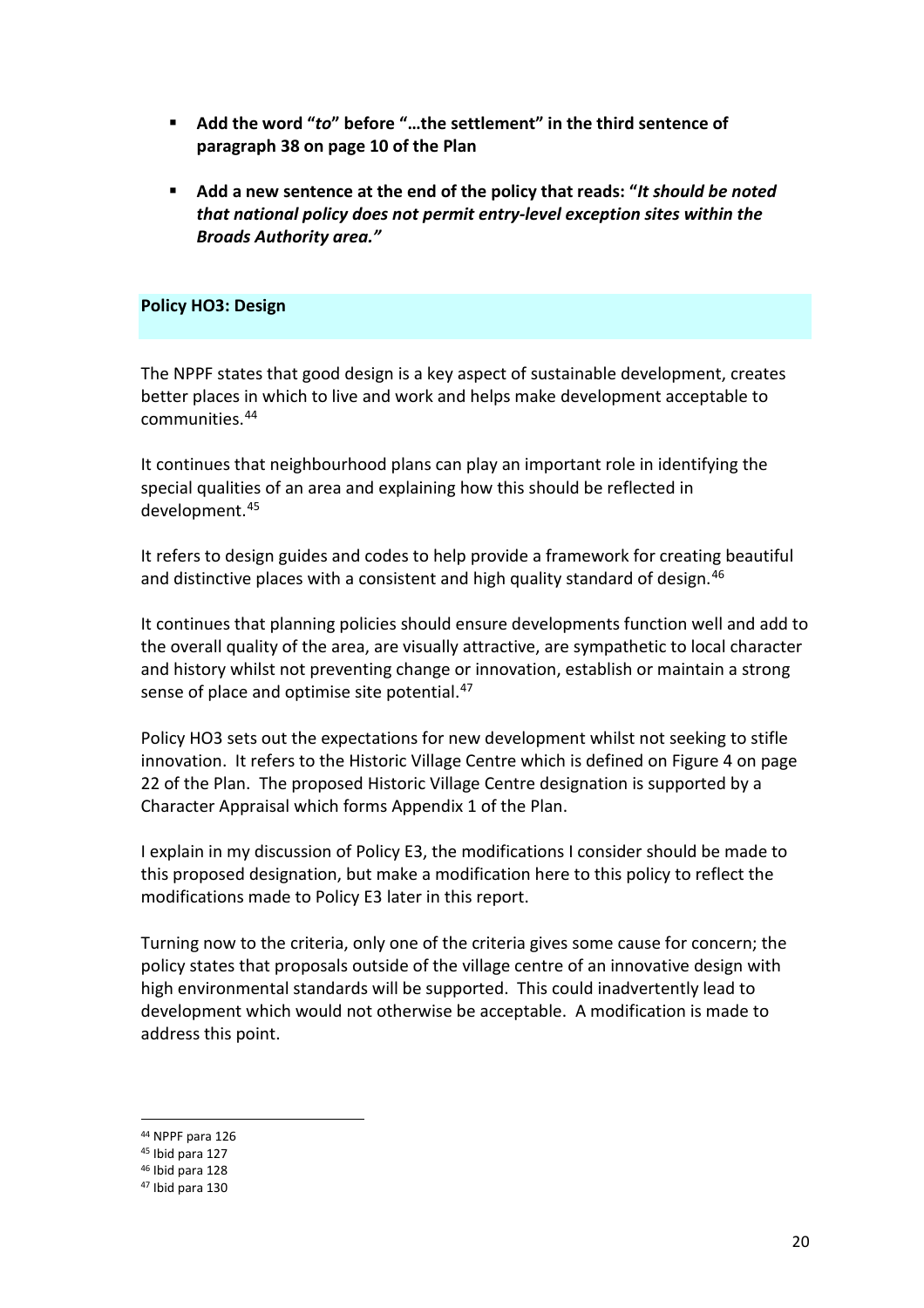The latest revision of the NPPF<sup>[48](#page-20-0)</sup> makes it clear that the Government's intention is that all new streets include trees unless in specific cases there are clear justifiable and compelling reasons why this would be inappropriate. In addition, opportunities should be taken to incorporate trees elsewhere in developments; appropriate measures should be in place to secure the long-term maintenance of newly-planted trees; and existing trees should be retained where possible. The NPPF indicates that planning policies should ensure that streets are tree-lined.<sup>49</sup> Therefore, to have regard to national policy it is necessary to include such requirements in Policy HO3.

With these modifications, the policy will meet the basic conditions. It will have regard to the NPPF, be in general conformity with CS Policies CS1, CS9, CS10 and CS12 and Local Plan for the Broads Policies SP3 and SP5 in particular and help to achieve sustainable development.

- **Delete the word "historic" from paragraphs two and three and five of the policy and change all references to "village centre" to "***V***illage** *C***entre"**
- **Add the words "***subject to other policies of the development plan"* **at the end of the first sentence of paragraph three of the policy that begins: "Proposals outside of the [historic] village centre that are of an innovative design…"**
- **Add a new criterion to the policy that reads: "***Tree-lined streets should be included in developments unless in specific cases there are clear justifiable and compelling reasons why this would be inappropriate. Trees should be included within developments where the opportunity arises. Where development is permitted, conditions will be imposed to secure the long-term maintenance of newly-planted trees. Existing trees, tree belts and hedgerows should be retained wherever possible***."**

#### **Policy HO4: Principal Residence Housing**

A Second and Holiday Homes Evidence Base document has been prepared in support of this policy. This explains that data from the Census 2011 showed that just over 13% of homes in Winterton-on-Sea have no usual residents and that this had increased slightly since 2001. A comparison with nearby coastal communities shows that Winterton-on-Sea has a lower proportion than some, but nevertheless still considerably more that the Great Yarmouth and national averages. Anecdotal evidence from the Steering Group suggest the number of holiday and second homes has risen over the last few years.

In some streets of the village, the number of holiday and second homes outnumbers those occupied by permanent residents. These roads are all within the village centre. Some 67 holiday homes have been identified using publicly available sources of information.

<span id="page-20-1"></span><span id="page-20-0"></span><sup>48</sup> NPPF para 131

<sup>49</sup> Ibid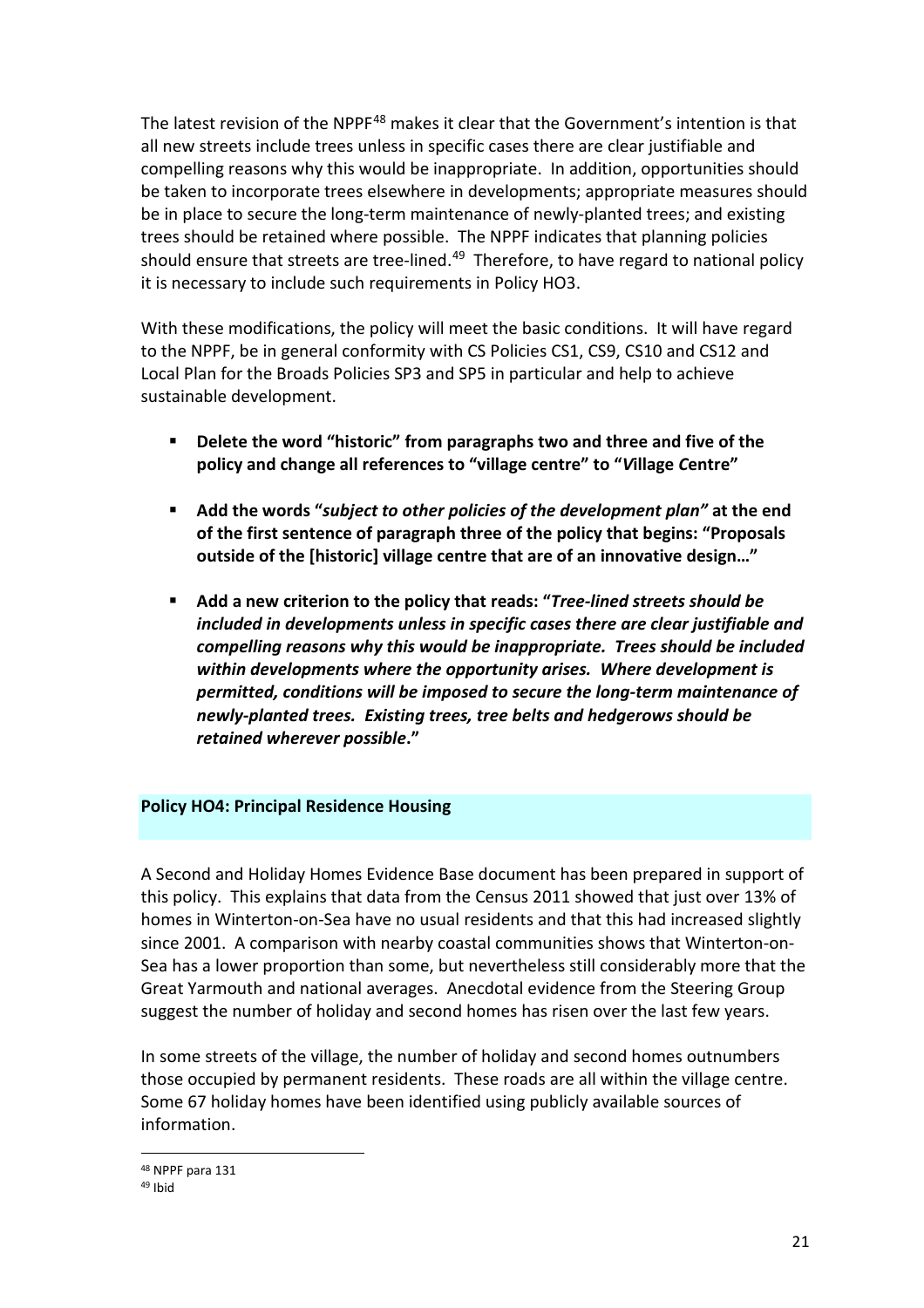Council tax records have also been investigated. These show around a third of homes are second or holiday homes, but this figure includes the holiday units at Harmanus and the Winterton Valley estate.

The impact of such a high proportion of holiday homes has resulted in higher house prices, pricing out local people and families. In turn this impacts upon the viability of certain facilities and services such as the school for example. The presence of empty homes for part of the year can lead to a sense of isolation for those living near to such properties and impacts on the sustainability of the resident population in terms of community cohesion.

There is little doubt that the benefits brought by visitors and tourism are recognised and supported by the community. However, the impact of a high number of properties left empty for long periods is of great concern.

The local community feel that any increase in holiday and second homes threatens the long-term viability and vitality of the village as a sustainable year-round community. The near closure of the primary school due to a decline in numbers and the sense of isolation felt by those living close to empty homes is illustrative of some of the issues.

Policy HO4 therefore seeks to restrict the occupation of any new dwellings as "principal residences" i.e. the sole or main home of the occupants. The restriction would last in perpetuity and be secured via planning condition or obligation.

It would not apply to those proposals specifically for tourist accommodation.

In my judgment, the adverse impact on the local community and the local economy in terms of availability of housing and its affordability through the uncontrolled growth of second homes does merit the restriction of new second homes in relation to the achievement of sustainable development.

The NPPF is very clear that the purpose of the planning system is to contribute to the achievement of sustainable development.<sup>50</sup> The three overarching objectives are interdependent and should be pursued in mutually supportive ways.<sup>51</sup>

Policy HO4 does not restrict housing per se; it seeks to support strong, responsive and vibrant communities through the provision of a sufficient number and range of homes to meet the needs of present and future generations. This is very much part of the social objective referred to in the NPPF.<sup>52</sup> The restriction on occupation will help to mean that new homes are built in the right place, helping to build a strong, responsive and competitive economy, a key part of the economic objective. Finally, the policy will make effective use of land bearing in mind the constraints of the Plan area, part of the environmental objective.

<span id="page-21-0"></span><sup>50</sup> NPPF para 7

<span id="page-21-1"></span><sup>51</sup> Ibid para 8

<span id="page-21-2"></span><sup>52</sup> Ibid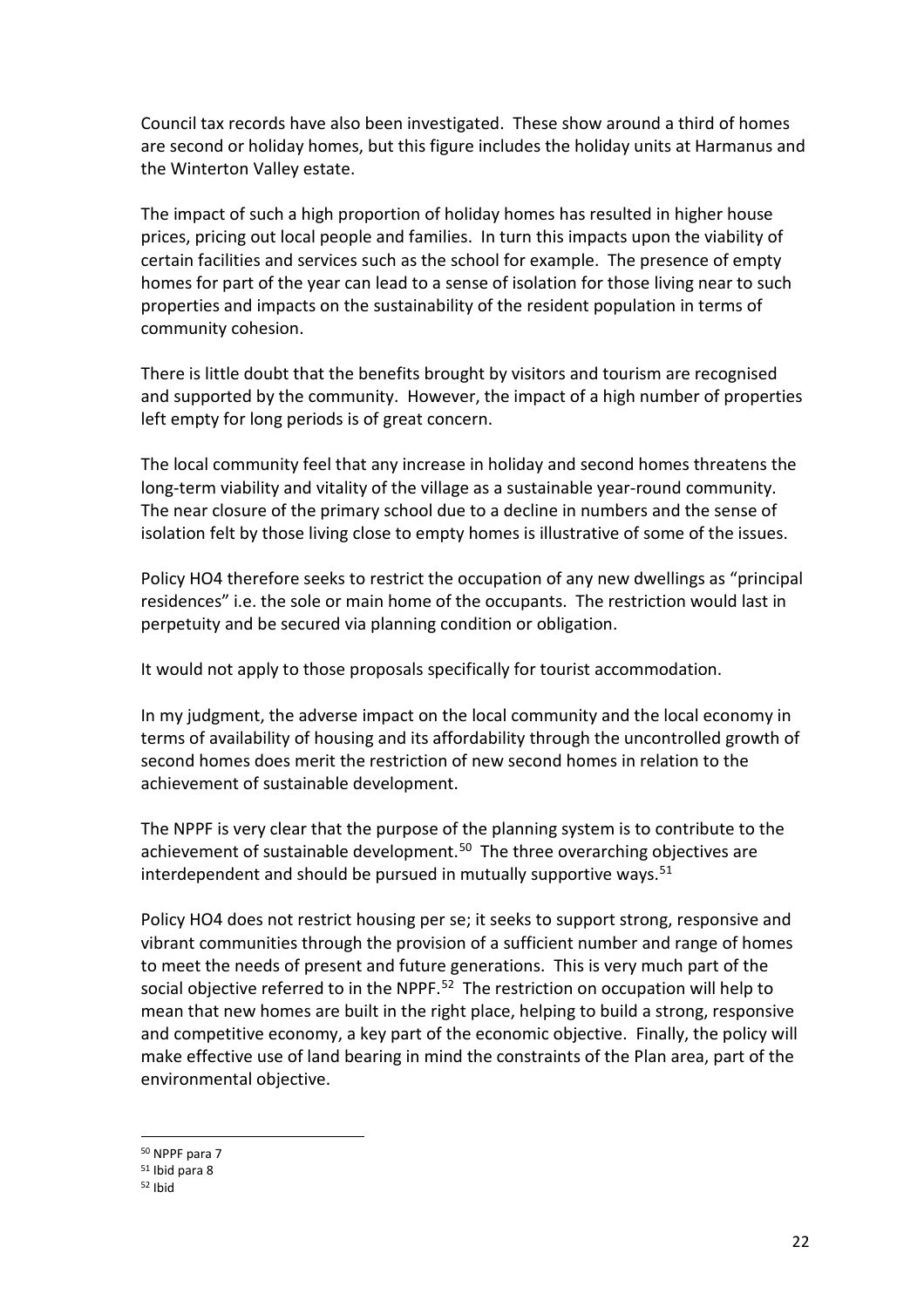Turning now to human rights, I do not consider that the policy is incompatible with the Human Rights Act 2008 or Article 8 of the ECHR. The planning system often imposes restrictions on occupation, for example in relation to agricultural occupancy or affordable housing or housing for older people. It is argued that the policy is in the economic and social well-being of the fabric of Winterton-on-Sea, now and in the future. The policy would protect the rights and freedoms of others currently adversely affected by the unrestricted occupancy.

The policy only applies to new dwellings; it does not restrict the whole housing market. Furthermore support is given to holiday and tourist accommodation elsewhere in the Plan.

Therefore the objective of the policy to provide homes for local people, but importantly also to support an increase in the number of year-round residents, creating a more balanced and sustainable community in Winterton-on-Sea, is appropriate and justified.

I am also mindful that a similar policy has been adopted in St Ives, Cornwall. Whilst each policy must be considered on its own merits, as I have done here, the wording of the policy is similar and therefore I consider it to be enforceable.

There is a small revision to paragraph 43 to make the supporting text read better.

With this modification, the policy will meet the basic conditions by having regard to the NPPF and helping to achieve sustainable development.

 **Add the word "***of***" after "The socio-economic effects…" in the first sentence of paragraph 43 on page 12 of the Plan**

#### **Policy HO5: Tourist Accommodation**

The NPPF supports a prosperous rural economy and one of the ways of achieving this is through support for sustainable rural tourism and leisure developments which respect the character of the countryside. $53$ 

Policy HO5 supports tourist accommodation if the proposal meets three criteria. Firstly, such development is located within the development limits or on sites which are wellrelated to the village and at an appropriate scale. Secondly, it supports appropriate conversions of existing buildings. Lastly, the development should be for short stay lets only. This latter requirement could be achieved through planning conditions or obligations and incidentally I note this element is similar in wording to Policy DM30 of the Local Plan for the Broads.

<span id="page-22-0"></span><sup>53</sup> NPPF para 84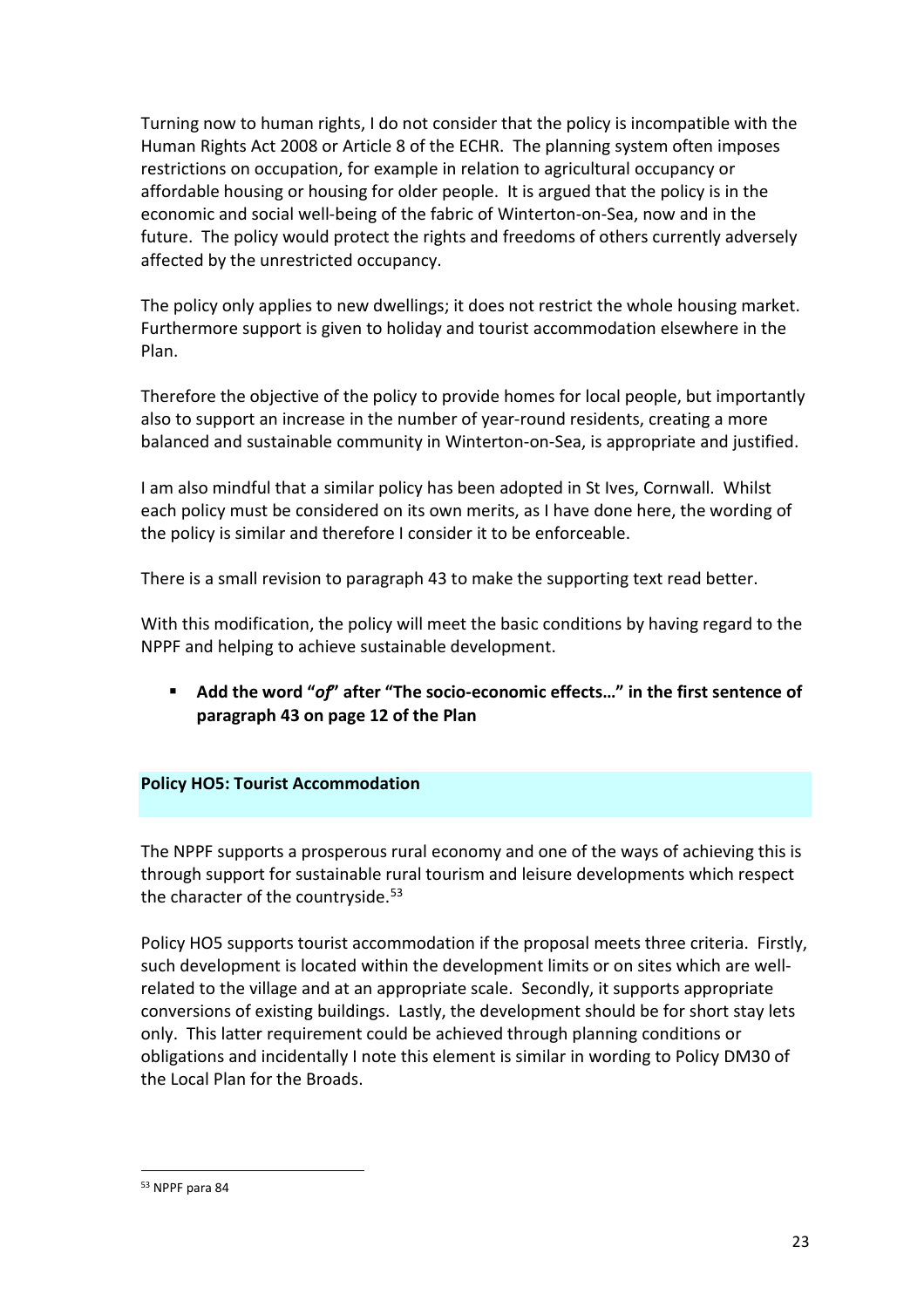CS Policy CS8 promotes visitor accommodation and attractions as well as supporting the development of high quality tourist facilities of a suitable scale when considering infrastructure requirements and the settlement hierarchy. It specifically refers to the Winterton-Horsey Dunes SAC, seeking to protect it from additional recreational pressure by seeking to provide facilities to mitigate the impact of tourism.

There is no conflict between this policy and Policy HO4.

I note that paragraph 49 on page 13 of the Plan is clear that Policy HO5 will only apply outside of the BA's jurisdiction. I consider this is clearly set out and that this approach is acceptable.

I consider the policy meets the basic conditions. It has regard to the NPPF in that it supports sustainable rural tourism and the policy sets out what this means in this Plan area, is in general conformity with CS Policy CS8 in particular and will help to achieve sustainable development. No modifications are recommended.

#### **Environment**

#### **Policy E1: Protecting and Enhancing the Environment**

The NPPF[54](#page-23-0) is clear that planning policies should contribute to and enhance the natural and local environment including through minimising impacts on biodiversity and providing net gains.

The Plan explains that the dunes are particularly valued by residents and visitors and the dunes, dune grassland, dune heath and beach give, what the Plan describes, as a "...wild and windswept character".<sup>[55](#page-23-1)</sup> I saw this myself at my site visit.

The dunes are a Site of Special Scientific Interest (SSSI), and Area of Outstanding Natural Beauty (AONB), a SAC and National Nature Reserve (NNR). However, there is some evidence of the dunes being in an unfavourable condition and active plans are in place to support their conservation.

There are three County Wildlife Sites (CWS).

Policy E1 seeks a 10% net gain in biodiversity. The Government announced it would mandate net gains for biodiversity in the Environment Bill. The Environment Bill received Royal Assent on 9 November 2021. The mandatory biodiversity gain is, as I understand it, likely to become law through secondary legislation in 2023.<sup>[56](#page-23-2)</sup> Whilst this is not yet a statutory requirement, there is some basis for introducing a policy basis in this Parish given its plethora of sites and its location in and close to the Norfolk and

<span id="page-23-0"></span><sup>54</sup> NPPF para 174

<span id="page-23-1"></span><sup>55</sup> The Plan para 50 on page 15

<span id="page-23-2"></span><sup>&</sup>lt;sup>56</sup> Source of information Local Government Associatio[n www.local.gov.uk](http://www.local.gov.uk/) accessed 12 November 2021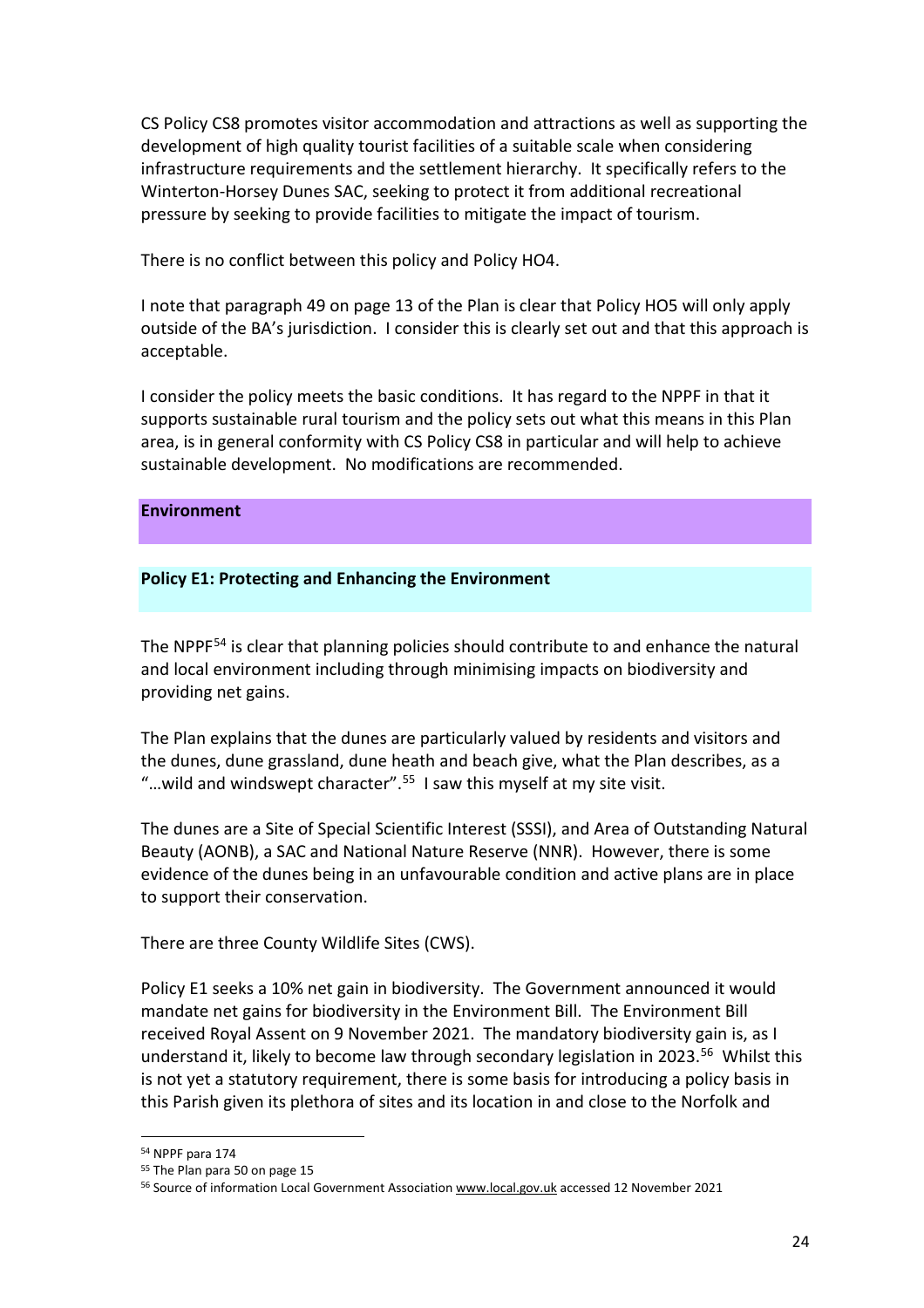Suffolk Broads. The NPPF is promotes the pursuance of opportunities for securing net gains<sup>[57](#page-24-0)</sup> and PPG indicates that policies can be used to set out a suitable approach.<sup>58</sup> No representations have raised concerns about the introduction of this into policy.

The policy then expects development to incorporate conservation and/or habitat enhancement with the Winterton-Horsey Dunes SAC and the three CWSs.

Finally, the policy resists development that would have a negative impact on the Winterton-Horsey Dunes SAC or SSSI.

I consider the policy meets the basic conditions. It takes its lead from the NPPF and will help to achieve sustainable development given the net gain in biodiversity currently sought. The policy is supported by local evidence and is in general conformity with CS Policies CS9 and CS11 and Local Plan for the Broads Policy SP6 in particular and will help to achieve sustainable development.

#### **Policy E2: Surface Water Flooding and Drainage**

I note that this policy is numbered E4 in the Plan and that later policies are numbered E2 and E3. I recommend that the policies are numbered in sequence and that is a simple editing matter.

This policy requires any development within areas of high and medium risk from surface water flooding and any site of five or more dwellings to have a proportionate Surface Water Drainage Strategy. The Lead Local Flood Authority (LLFA) has welcomed the policy but advises that the thresholds in the policy should be reviewed to align with the NPPF and their own Guidance Document. A modification is therefore made to address this concern and ensure the policy has regard to the NPPF and will achieve sustainable development.

I note the LLFA highlight the importance of considering surface water within the Plan area. They recommend that the Plan includes a caveat that any development demonstrates there is no increased risk of flooding and mitigation measures are implemented to address surface water within development sites. As part of their recommendation, the inclusion of SuDs is referred to. Whilst I do not recommend the inclusion of the text and policy the LLFA recommends as this would amount to a significant rewrite of this part of the Plan, I do consider the information given by the LLFA is sufficient to justify the policy as written, particularly as the policy has inbuilt flexibility over the appropriateness of such use.

The second element supports proposals which improve surface water drainage.

SuDs are to be considered in all developments.

<span id="page-24-0"></span><sup>57</sup> NPPF para 179

<span id="page-24-1"></span><sup>58</sup> PPG para 021 ref id 8-021-20190721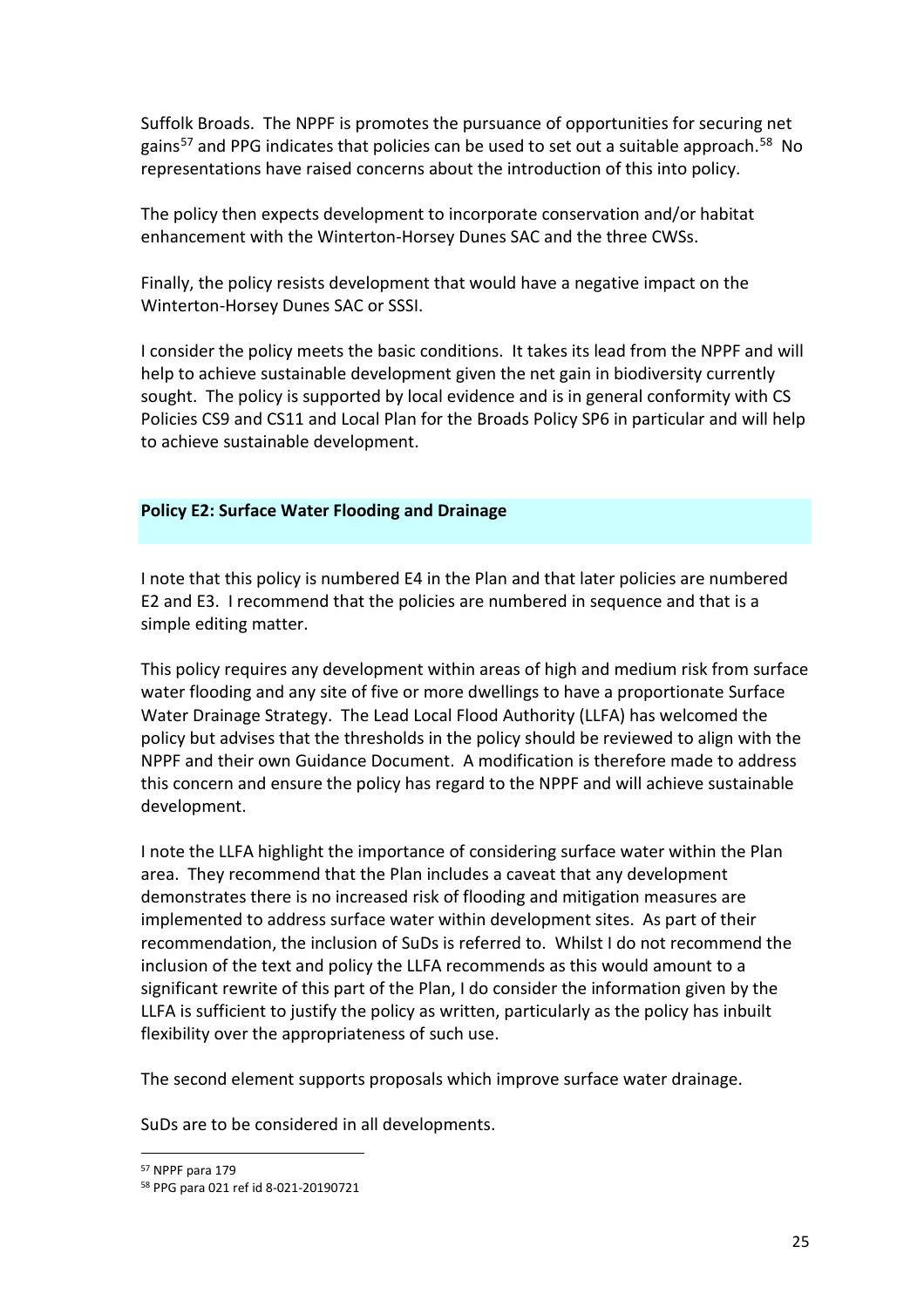On-site water storage is required.

The last element of the policy requires new development to have mains sewerage and where this is not possible, an assessment to show that any impact on the SAC is acceptable.

The NPPF is clear that inappropriate development in areas at risk of flooding should be avoided.<sup>[59](#page-25-0)</sup> It continues that development should incorporate SuDs unless there is clear evidence this would be inappropriate.<sup>[60](#page-25-1)</sup>

The CS states that the use of SuDs has a key role in reducing flood risk $61$  and Policies CS11, CS12 and CS13 all refer to the appropriate use of SuDs in all developments. CS Policy CS13 in particular addresses flood risk.

Policy SP2 of the Local Plan for the Broads requires appropriate surface water drainage mitigation measures and Policy DM6 indicates SuDs should be used, unless soil conditions and engineering feasibility indicate otherwise.

The LLFA also advises to update a link on page 18 of the Plan.

With these modifications, I consider the policy will have regard to the NPPF, be in general conformity with CS Policies CS11, CS12 and CS13 in particular as well as Policy SP2 of the Local Plan for the Broads and help to achieve sustainable development thereby meeting the basic conditions.

- **Delete the words "and all developments of 5 or more properties" from the first paragraph of the policy and replace with "***and for other development in line with national policy requirements***"**
- **Update the link on page 18 of the Plan**

#### **Policy E3: High Grade Agricultural Land**

The Plan explains the village is surrounded by agricultural land and paddocks. Some of the land is Grade 1 or 2. Figure 3 shows the agricultural land classification. The policy only supports major development on Grade 1 or 2 agricultural land in exceptional circumstances.

The exceptional circumstances are set out in the policy and are that there is a demonstrable need for the development and no alternative sites on poorer quality land are available, the development is shown to be the most sustainable option or there is overriding community benefit. The circumstances are written in the alternative.

<span id="page-25-0"></span><sup>59</sup> NPPF para 159

<sup>60</sup> Ibid para 167

<span id="page-25-2"></span><span id="page-25-1"></span><sup>61</sup> CS page 93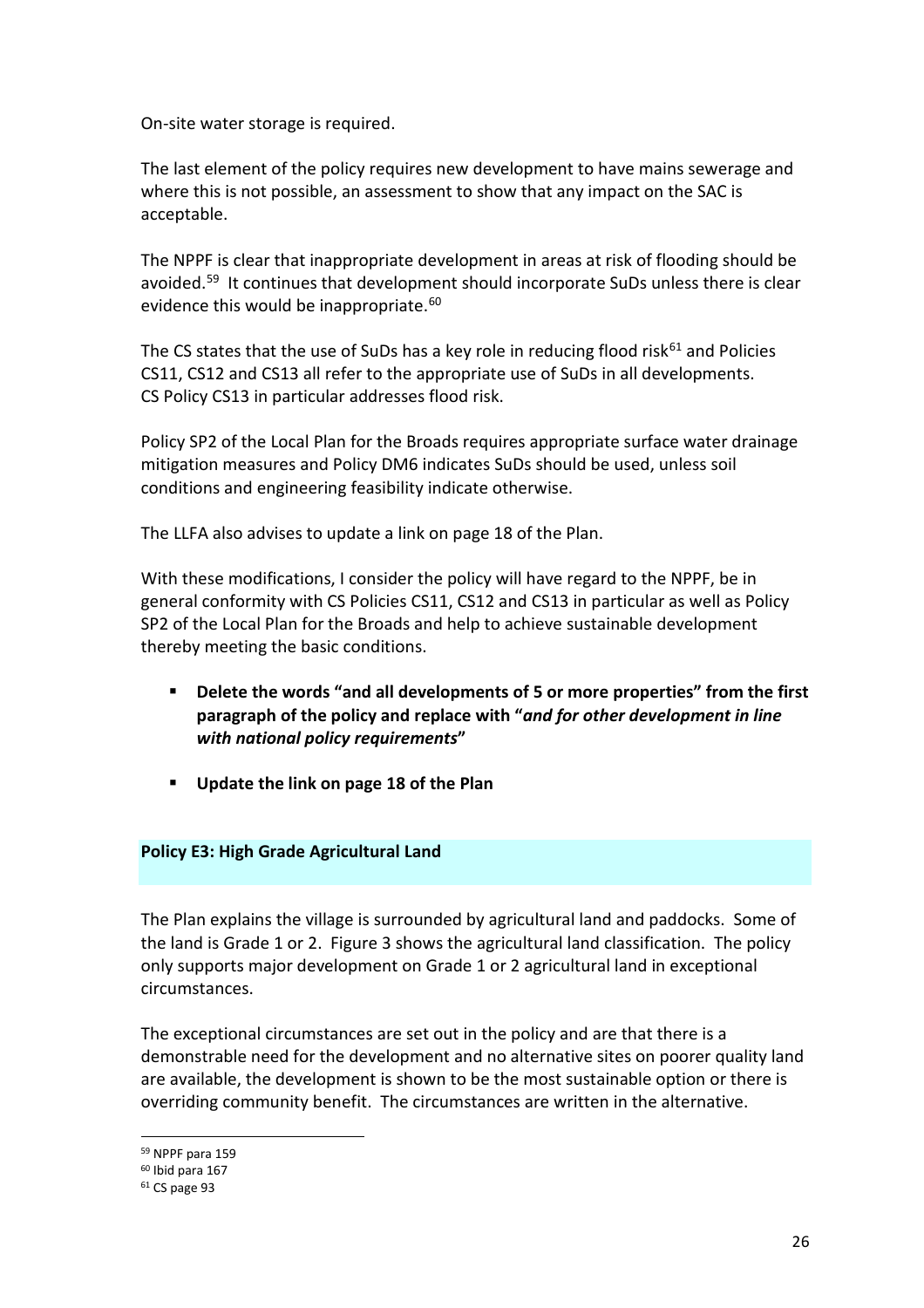The NPPF recognises the wider benefits from natural capital and ecosystems services including the economic and other benefits of the best and most versatile agricultural land. $62$ 

CS Policy CS6 refers to minimising the loss of the best and most versatile agricultural land, only permitting development if it can be shown there is an overriding sustainability benefit and no realistic opportunity for the development to go elsewhere.

I can see no reason why this policy refers only to major development. The NPPF and CS Policy CS6 do not make any such differentiation. A modification is therefore made to ensure the policy applies to all development and is clearly worded.

I consider that the circumstances set out should be collected together and not be read in the alternative in order to be in general conformity with the NPPF and CS Policy CS6 in particular.

I note that paragraph 61 on page 18 of the Plan is clear that this policy will only apply outside of the Broads Authority jurisdiction. I consider this is clearly set out and that this approach is acceptable.

With these modifications, the policy will have regard to the NPPF, will be in general conformity with strategic policies CS Policies CS6 and CS11 in particular and will help to achieve sustainable development.

- **Change the first sentence of the policy to read: "***Development on Grade 1 or 2 agricultural land* **that is viable arable land***…***" [retain remainder of sentence to bullet points]**
- **Change both words "or" at the end of the first and second bullet points of the policy to "***and***"**

#### **Policy E4: Protecting Winterton-on-Sea's Heritage**

The NPPF is clear that heritage assets are an irreplaceable resource and should be conserved in a manner appropriate to their significance. $^{63}$  It continues that plans should set out a positive strategy for the conservation and enjoyment of the historic environment.<sup>[64](#page-26-2)</sup>

Winterton-on-Sea is a distinctive village and Parish. As a small fishing community, the village has evolved over the years. The village core is centred around a village green and there are many houses of distinct character and appearance as well as the landmark Church tower.

<span id="page-26-0"></span><sup>62</sup> NPPF para 174

<span id="page-26-1"></span><sup>63</sup> Ibid para 189

<span id="page-26-2"></span><sup>64</sup> Ibid para 190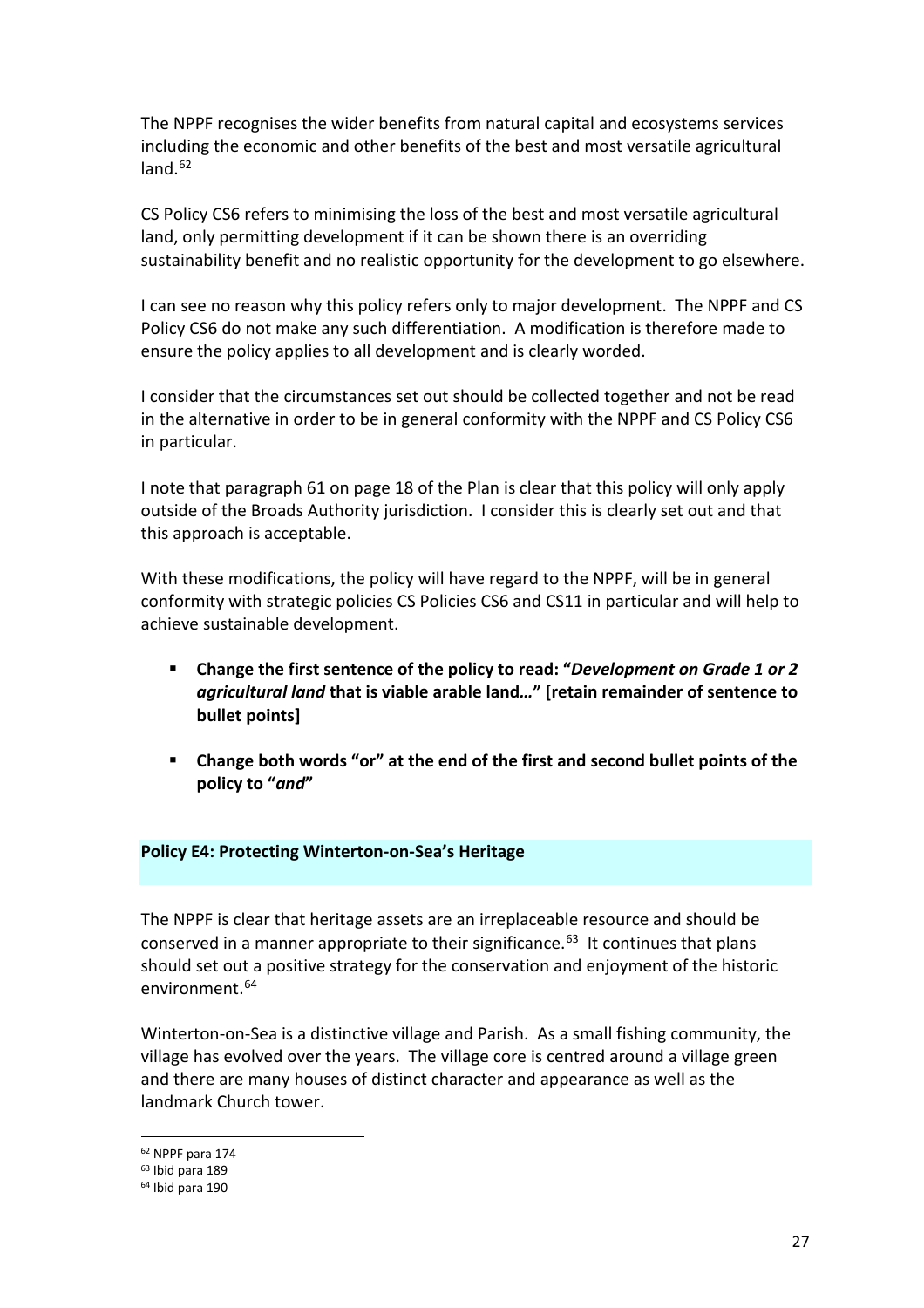There is a Conservation Area (CA) which is in two parts. The Church is a Grade I listed building.

This policy seeks to designate a "Historic Village Centre", shown on Figure 4 on page 22 of the Plan. I find Figure 4 to be difficult to decipher and suggest it is replaced in the interests of clarity with a better map.

The proposed designation would include part of the CA, but also the east side of Wilmer Avenue, an additional part of Back Part and the village green. The supporting text makes reference to the Character Appraisal (Appendix 1 of the Plan). I checked with GYBC and the Parish Council whether this was the document referred to in paragraph 65 and it was confirmed it is.

Much of the proposed area overlaps with the CA. The policy seeks to make the Historic Village Centre equivalent to the CA. This would need to go through the requisite procedures. It may well be that it would be appropriate to extend the CA at some point in the future. However, given this is not the case at the present time, the policy needs some differentiation.

The additional elements added to form the designation are not justified sufficiently in the Character Appraisal in terms of their historic value and the line drawn on Figure 4.

However, the purpose of the designation seems to me to have a different intention from that of the CA and there is benefit to the proposed identification of the village centre in policy terms. I therefore propose that the designated area is retained, but it is referred to as the village centre rather than the historic village centre. When I look at the policies the designation is important for and relevant to, I do not feel this approach will significantly change the intention and purpose of the relevant policies. A modification is therefore made to this effect.

The policy does not explicitly designate the [now] Village Centre and so a modification is made to ensure this is clear.

In addition the policy indicates that development should preserve and enhance the character of these areas (the CA and the Historic Village Centre). This does not reflect the Planning (Listed Buildings and Conservation Areas) Act 1990 which states that special attention shall be paid to the desirability of preserving or enhancing the character or appearance of that area. In any case, given the other modifications I have made to the policy, its wording now needs to be revised.

Paragraph 66 of the supporting text refers to Policy HO4 on design. This policy number will now have changed as a result of a sequencing error in the Plan. This should be amended in the interests of accuracy. In addition, it may be that this policy also changes its number and paragraph 65 will then need updating to ensure it refers to the correct policy number. Both issues are considered to be minor editing matters.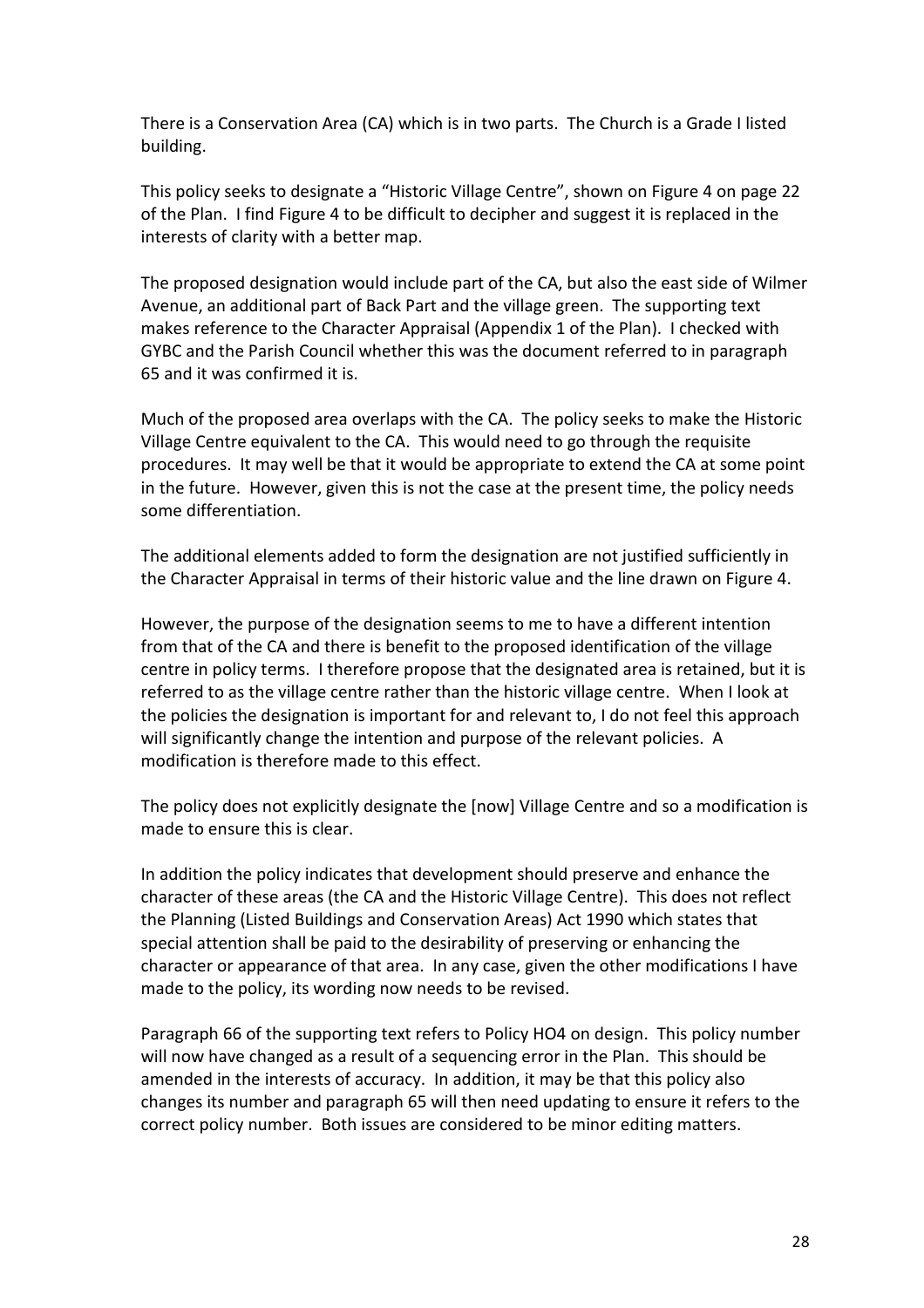With these modifications, the policy will have regard to the NPPF, be in general conformity with CS Policies CS9 and CS10 and help to achieve sustainable development thereby meeting the basic conditions.

- **Revise Figure 4 to make it clearer and retitle it to "Winterton-on-Sea's**  *Conservation Area and Village Centre***" and amend key as necessary**
- **Change the title of the policy to "Protecting Winterton-on-Sea's Heritage** *and its Village Centre***"**
- **Add a new sentence at the start of the policy which reads: "***A Village Centre is designated and is shown on Figure 4.***"**
- **Delete the word "Historic" from "Historic Village Centre" in the last sentence of paragraph one of the policy**
- **Reword the [existing] second paragraph of the policy to read: "***Any development should take account of the landscape setting, open spaces, heritage assets and the key views and vistas of the Church which make a valued contribution to the area. Development should make a positive contribution to local character and distinctiveness."*
- **Delete the word "Historic" from "Historic Village Centre" in two places in paragraph 65 of the supporting text**

#### **Community Assets**

#### **Policy CA1: Winterton-on-Sea Primary School**

The village has both a primary and nursery school. The primary school has faced potential closure in the past because of declining numbers.

This policy supports complementary uses of the primary school and nursery grounds as long as the principle function as an education facility is maintained and there is benefit to the local community. A travel plan is also required to support any proposal.

In principle, this policy has the potential to support the school site and benefit the local community. I have considered whether the term "complementary uses" is sufficiently clear. I conclude that it is. However, I am mindful that the school is close to residential properties and consider it would be helpful to add a criterion to ensure that any other uses are compatible with the surrounding context of the school site.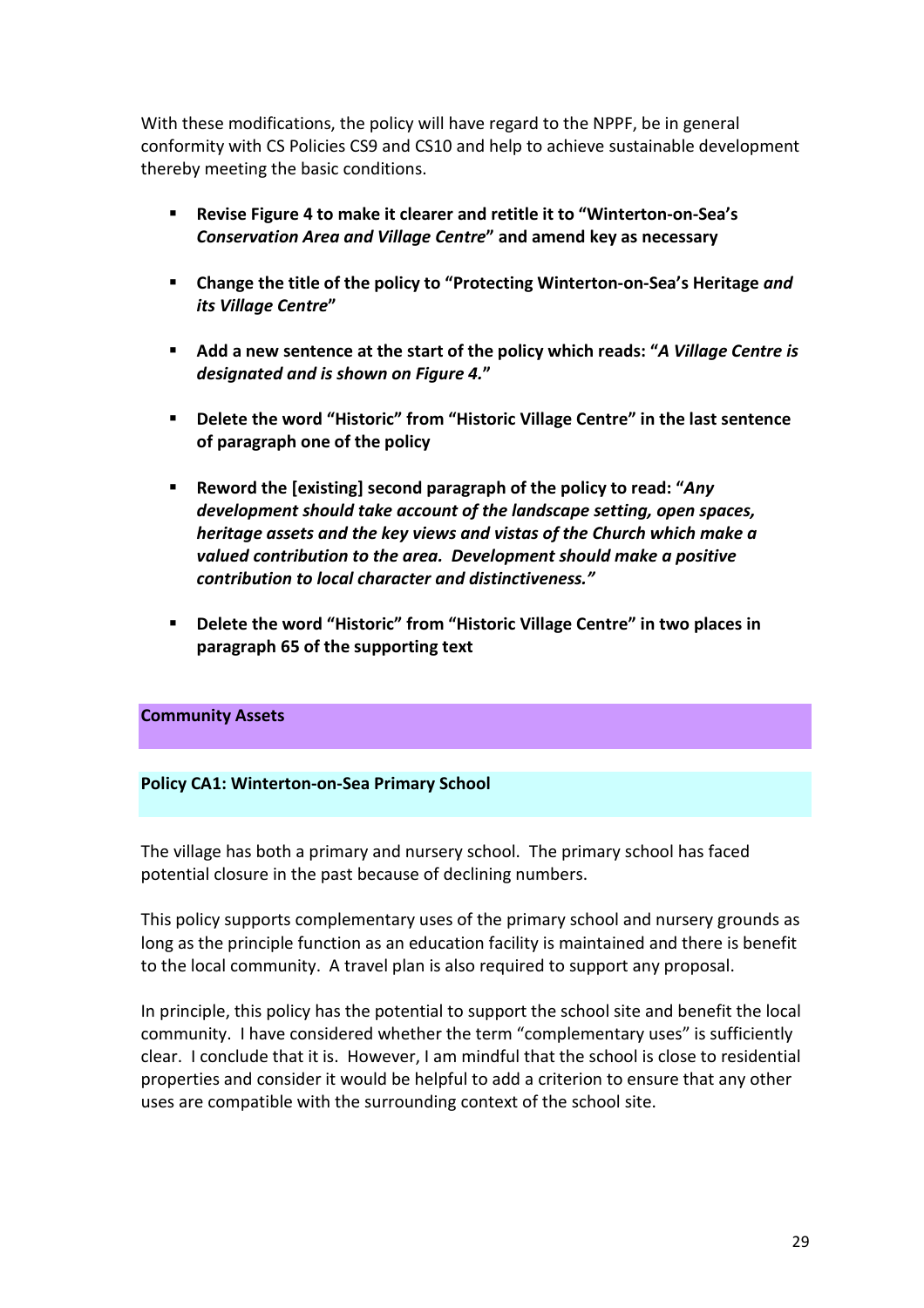The NPPF indicates that a sufficient choice of school places should be available.<sup>[65](#page-29-0)</sup> This policy will help to ensure that the school is retained and meets the needs of the local community.

A modification is also made to change "principle" in the policy to "principal" meaning the most important.

With this modification, the policy will meet the basic conditions. It will have regard to the NPPF, be in general conformity with strategic policy and help to achieve sustainable development.

 **Change the first sentence of the policy to read: "Proposals for complementary uses of the primary school and nursery grounds will be supported where they maintain its** *principal* **function as an education facility***, benefit* **the wider community** *and are compatible with the amenities of nearby residents."*

#### **Policy CA2: Economic Development**

Policy CA2 supports small businesses and economic development within the development limits of the village. Development should have sufficient off-road parking or not generate a material increase in traffic in the Village Centre. The policy gives more information about what this means in the Plan area in the supporting text. Lastly, any proposal should be accompanied by a travel plan.

The NPPF supports a prosperous rural economy.<sup>66</sup> However, it also permits various types of development in rural areas including through the conversion of existing buildings and new buildings and the diversification of land-based rural businesses.<sup>[67](#page-29-2)</sup> The retention and development of accessible local services is also promoted.<sup>[68](#page-29-3)</sup> It continues that planning policies should recognise that sites to meet local business needs and community needs in rural areas may have to be found adjacent to or beyond existing settlements and in locations that are not served well by public transport.<sup>[69](#page-29-4)</sup>

I therefore consider this policy is too restrictive having regard to the NPPF.

CS Policy CS6, amongst other things, encourages the development of small-scale business units including those that support the rural economy and rural diversification and supporting development essential to sustain a rural workforce including community facilities.

- <span id="page-29-1"></span><sup>66</sup> Ibid para 84
- <span id="page-29-2"></span><sup>67</sup> Ibid
- <span id="page-29-3"></span> $68$  Ibid

<span id="page-29-0"></span><sup>65</sup> NPPF para 95

<span id="page-29-4"></span><sup>69</sup> Ibid para 85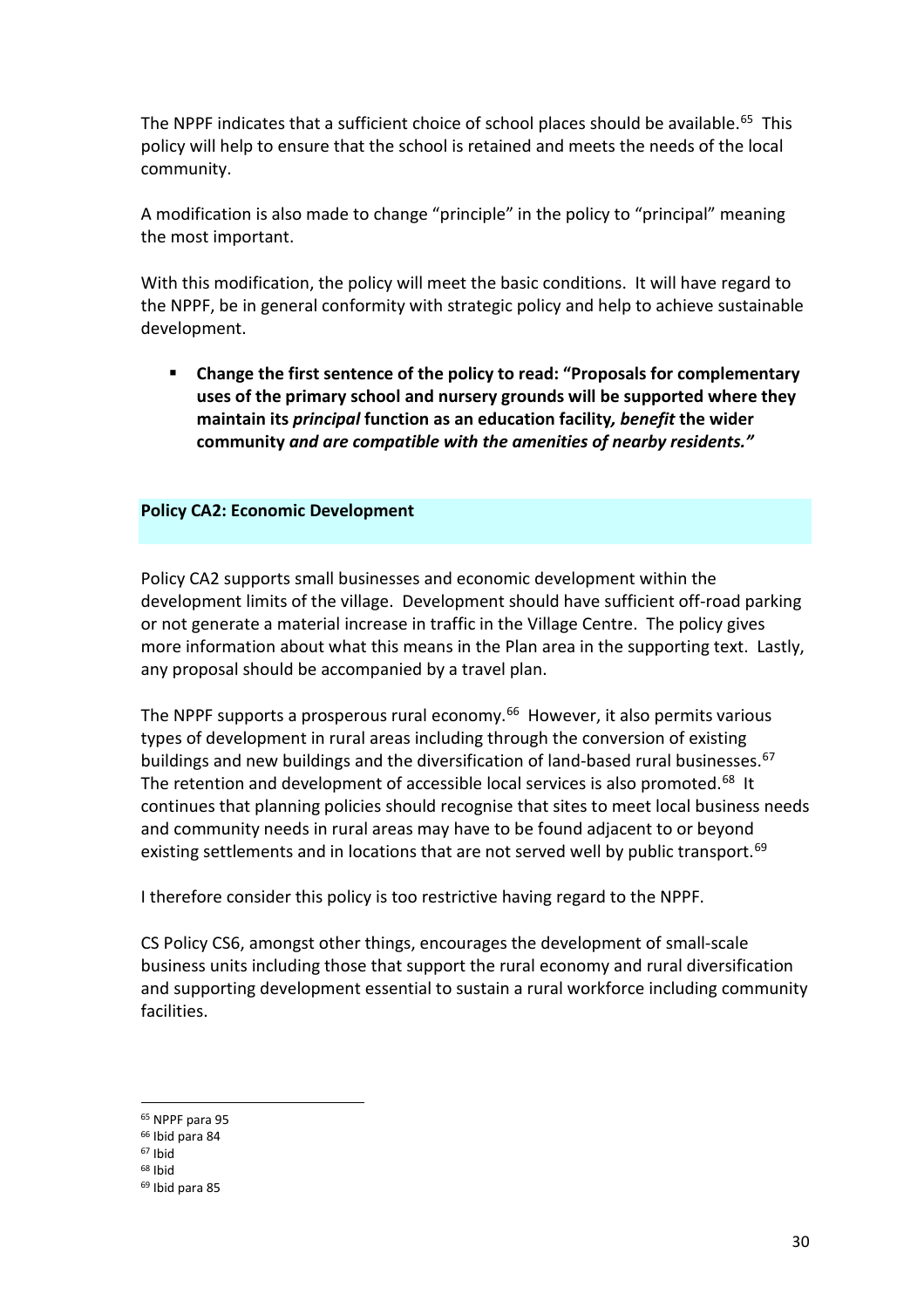CS Policy CS8 promotes visitor accommodation and attractions as well as supporting the development of high quality tourist facilities of a suitable scale when considering infrastructure requirements and the settlement hierarchy. It specifically refers to the Winterton-Horsey Dunes SAC, seeking to protect it from additional recreational pressure by seeking to provide facilities to mitigate the impact of tourism.

Policy SP10 of the Local Plan for the Broads supports proposals that contribute towards sustainable economic growth, prosperity and employment as long as there are no adverse impacts on the special qualities of the Broads and there is sufficient infrastructure to accommodate proposals.

The simplest way of dealing with this issue is to modify the policy so that it only applies within the development limits as per the first sentence of the policy. A modification is therefore made to ensure the policy has regard to the NPPF and is realistic in its policy expectation approach to economic development within the Plan area.

There are consequential amendments to the policy and its supporting text as a result of the recommended modifications to Policy E4.

With these modifications, the policy will meet the basic conditions by having regard to the NPPF, be in general conformity with CS Policies CS6 and CS8 and Policy SP10 of the Local Plan for the Broads and help to achieve sustainable development.

- **Retitle the policy "***Economic Development within the Development Limits***"**
- **Delete the word "Historic" from the second bullet point of the policy and from the first bullet point of paragraph 73 on page 24 of the Plan**

#### **Policy CA3: Designated Local Green Spaces**

Seven areas of Local Green Space (LGS) are proposed.

The NPPF explains that LGSs are green areas of particular importance to local communities.[70](#page-30-0) 

The designation of LGSs should be consistent with the local planning of sustainable development and complement investment in sufficient homes, jobs and other essential services.<sup>[71](#page-30-1)</sup> It is only possible to designate LGSs when a plan is prepared or updated and LGSs should be capable of enduring beyond the end of the plan period.<sup>[72](#page-30-2)</sup>

The NPPF sets out three criteria for green spaces.<sup>73</sup> These are that the green space

<span id="page-30-0"></span><sup>70</sup> NPPF para 101

<span id="page-30-1"></span> $71$  Ihid

<span id="page-30-3"></span><span id="page-30-2"></span><sup>72</sup> Ibid

<sup>73</sup> Ibid para 102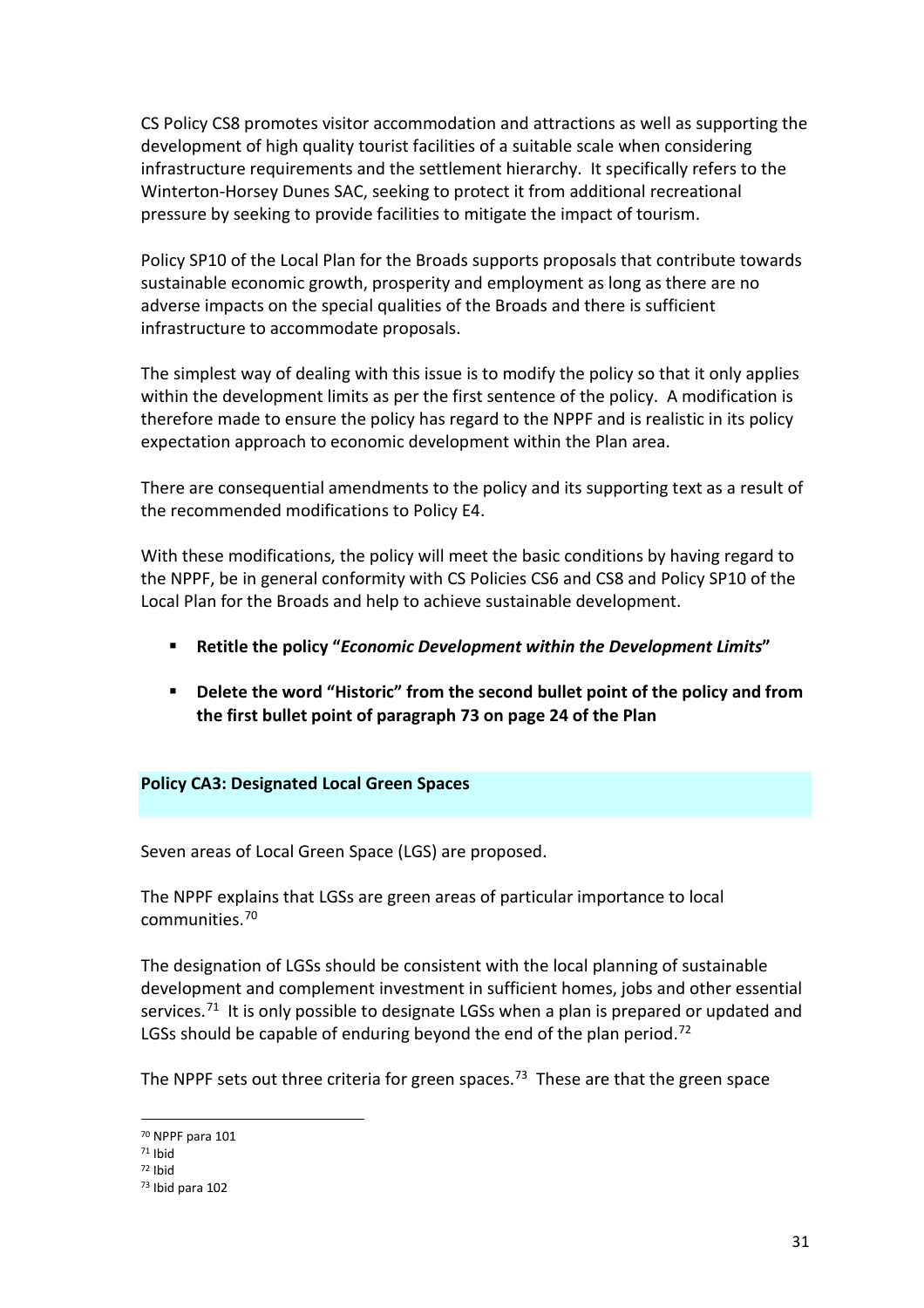should be in reasonably close proximity to the community it serves, be demonstrably special to the local community and hold a particular local significance and be local in character and not be an extensive tract of land. Further guidance about LGSs is given in PPG.

I saw each of the proposed spaces at my site visit.

- 1. **The Allotments** are adjacent to the Church and graveyard. They are well used and used to grow food, encourage people to take exercise and are valued for contributing to community cohesion.
- 2. **Bulmer Pit** is a pond. It is valued for its wildlife.
- 3. **Duffles Pond** is a community wildlife area and adjacent to the allotments. It has walkways and seating. It is valued for its wildlife and recreation, but also has historic importance as it used to grow with for wicker basket making.
- 4. **Green space adjacent to the Village Hall** is in two areas either side of the Village Hall and provides an attractive setting for it as well as an amenity space and seating area. It is used for village events such as the fete and for picnics.
- 5. **The Playing Field** is valued as a recreation area. There is a cricket and football pitch and is well used for sports activities and walking. The car park at the front has been included in the proposed designation and I recommend this is removed given this part of the area is not a green space.
- 6. **The Children's Playground** is valued for its recreation. It is a large grassed area with play equipment.
- 7. **The Village Green** has historic importance and is valued for its setting and attractive planting. There is a boat with planting and the eye catching village sign as well as trees and seating.

In my view, all the proposed LGSs meet the criteria in the NPPF satisfactorily subject to the removal of the car park for the Playing Field.

All are demonstrably important to the local community, all are capable of enduring beyond the Plan period, all meet the criteria in paragraph 102 of the NPPF and their designation is consistent with the local planning of sustainable development and investment in sufficient homes, jobs and other essential services given the housing figures for this local area and other policies in the development plan and this Plan.

Turning now to the wording of the policy, the NPPF indicates that policies for managing development within a LGS should be consistent with those for Green Belts. The supporting text to the Plan seeks to explain why some of the development which is regarded as not inappropriate in the NPPF for green belts would not be suitable in this particular location. Whilst it would, in principle, be possible that a policy could diverge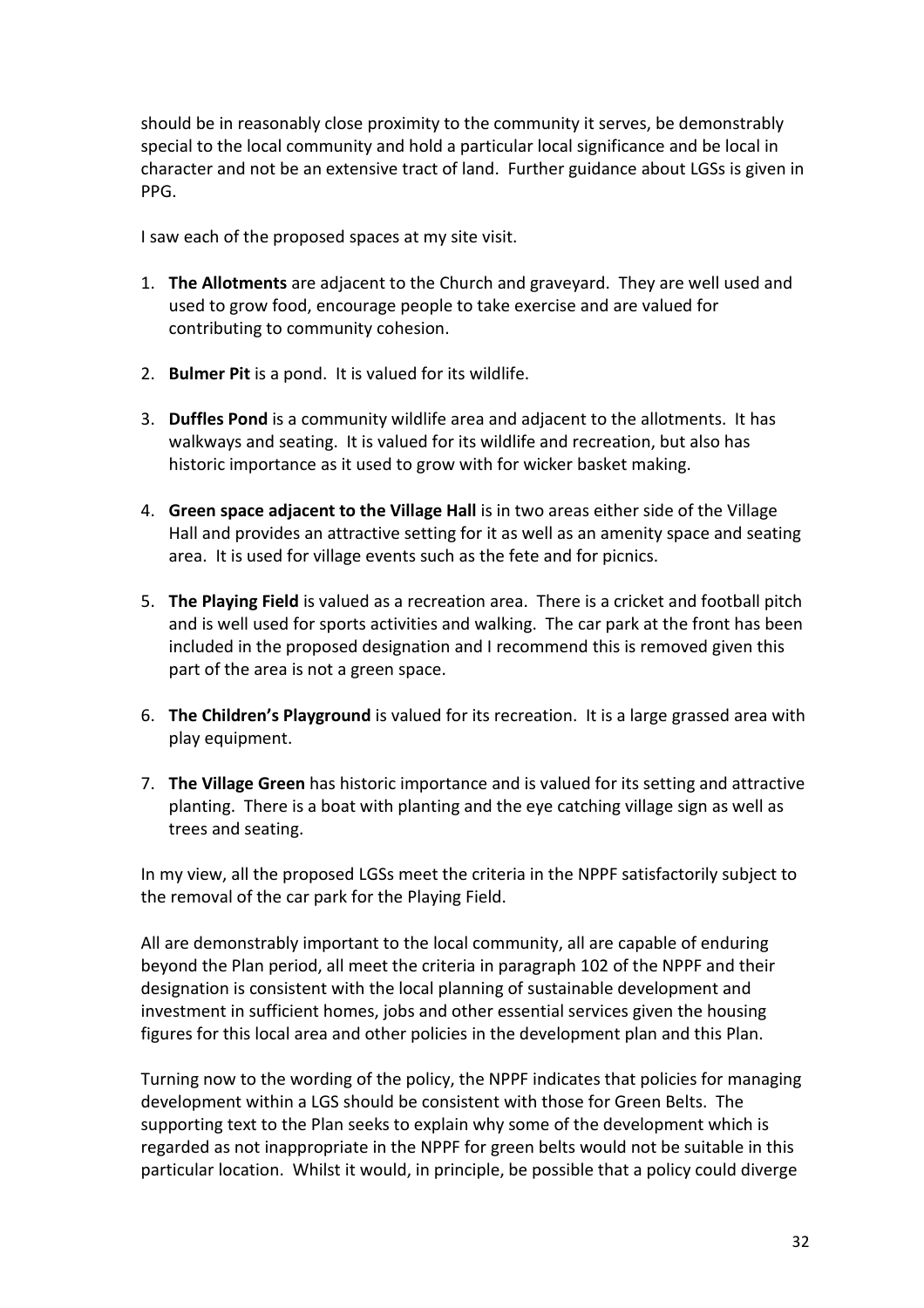from national policy, there needs to be substantive evidence to support taking such an approach.

However, following a recent Court of Appeal case with regard to the lawfulness of a LGS policy in a neighbourhood plan (*Lochailort Investments Limited v. Mendip District Council and Norton St Philip Parish Council*, [2020] EWCA Civ 1259), I consider it necessary to delete any wording that sets out how development proposals should be managed. The restrictions on development with regard to LGS designation will continue to apply through the NPPF. This will ensure that policies for managing development within a LGS are consistent with those for Green Belts. This approach helps to ensure that the policy meets the basic conditions and is lawful.

Subject to the above modifications, Policy CA3 has regard to national policy, contributes towards sustainable development, particularly the environmental objective and is in general conformity with strategic policy thereby meeting the basic conditions.

- **Remove the car parking area from WLGS5, the Playing Field from Figure 5**
- **Delete the sentence which begins "These should be protected from development…" from the policy**
- **Delete the penultimate paragraph of the policy which begins "Development that would harm the openness…"**
- **Delete the last paragraph of the policy which begins "Two of the green spaces…" from the policy but move to the supporting text if desired**
- **Retaining the first sentence of paragraph 76 on page 25 of the Plan, delete the remainder of this paragraph**

#### **Policy CA4: Investment in Open Space**

Access to a network of high quality open spaces is important for the health and wellbeing of communities as well as delivering benefits for nature and helping to address climate change.[74](#page-32-0)

This policy sets out the expectation that new development will contribute to the provision of open space. It sets out the priorities for any contributions received which include LGSs and the improvement of public rights of way.

Whilst the policy has regard to the NPPF, is in general conformity with strategic policy CS Policy CS15 in particular and will help to achieve sustainable development, I consider

<span id="page-32-0"></span><sup>74</sup> NPPF para 98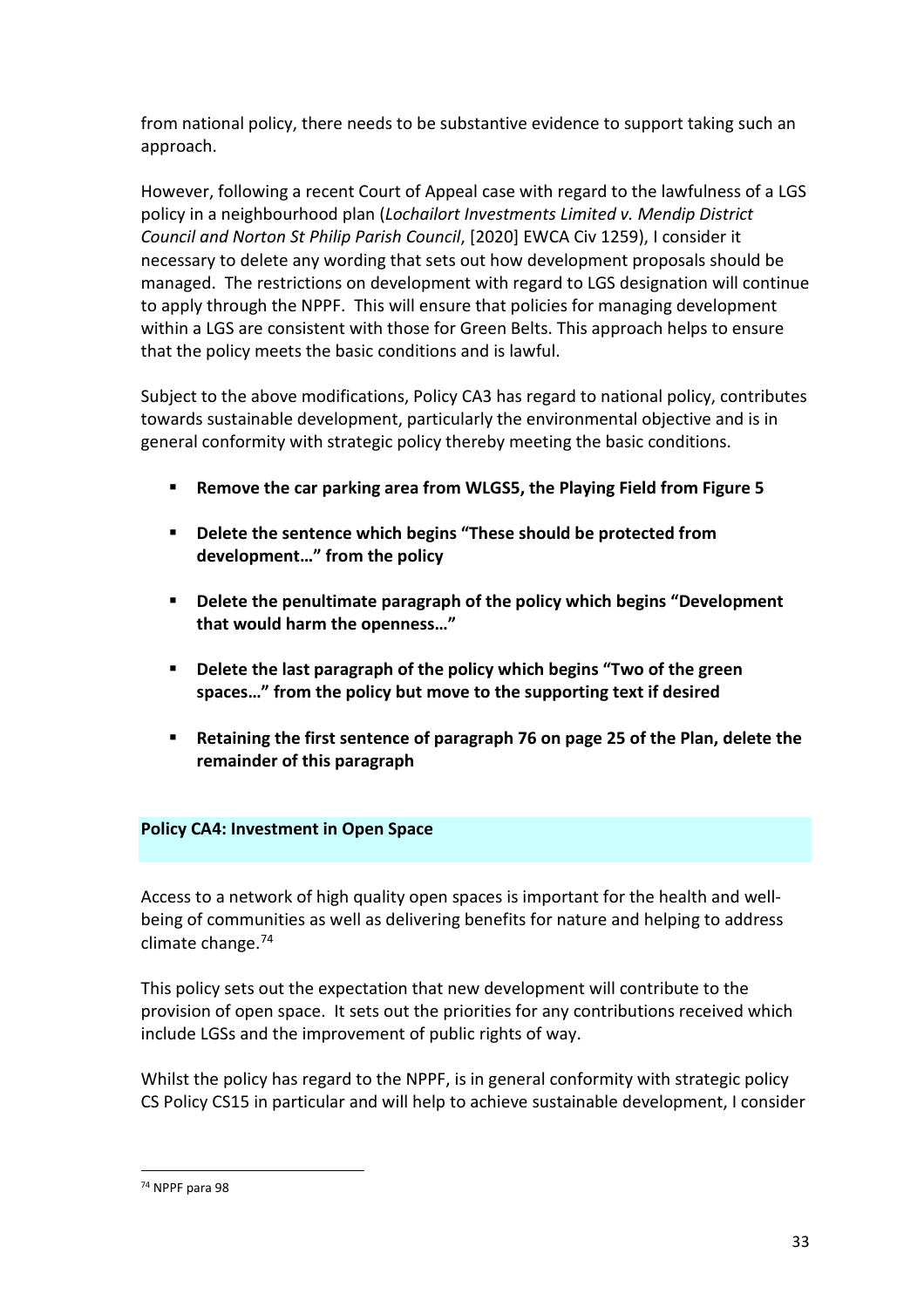it needs modification to make its intentions clearer. With this modification, it will meet the basic conditions.

 **Add at the start of the policy: "***Applicable development will be expected to contribute towards the provision of high-quality open space within the community, with a contribution in line with the policy in the relevant Local Plan***."** 

#### **Traffic and Transport**

#### **Policy TR1: Public Car Parking**

Policy TR1 supports the change of use and development of existing public car parking sites as long as equivalent replacement parking is provided or the loss of the parking facility provides an overriding public or environmental benefit.

The policy supports the provision of new car parking outside the village centre where this does not increase traffic through the centre of the village and is well located. Given the nature of the village and the number of visitors it draws, public car parking is an important issue. The Plan explains that often visitors park on the street causing congestion. The availability of public transport means that most visitors and residents use a car.

CS Policy CS8 promotes visitor accommodation and attractions as well as supporting the development of high quality tourist facilities of a suitable scale when considering infrastructure requirements and the settlement hierarchy. It specifically refers to the Winterton-Horsey Dunes SAC, seeking to protect it from additional recreational pressure by seeking to provide facilities to mitigate the impact of tourism.

I consider it important that the amount and quality of parking is improved to ensure it is safe and convenient. This policy seeks to achieve that. The policy therefore meets the basic conditions, particularly helping to achieve sustainable development and no modifications are recommended.

#### **Policy TR2: Residential Car Parking Standards**

The NPPF is clear that if local parking standards are set, policies should take account of the accessibility of the development, the type, mix and use of the development, the availability of, and opportunities for, public transport, local car ownership levels and the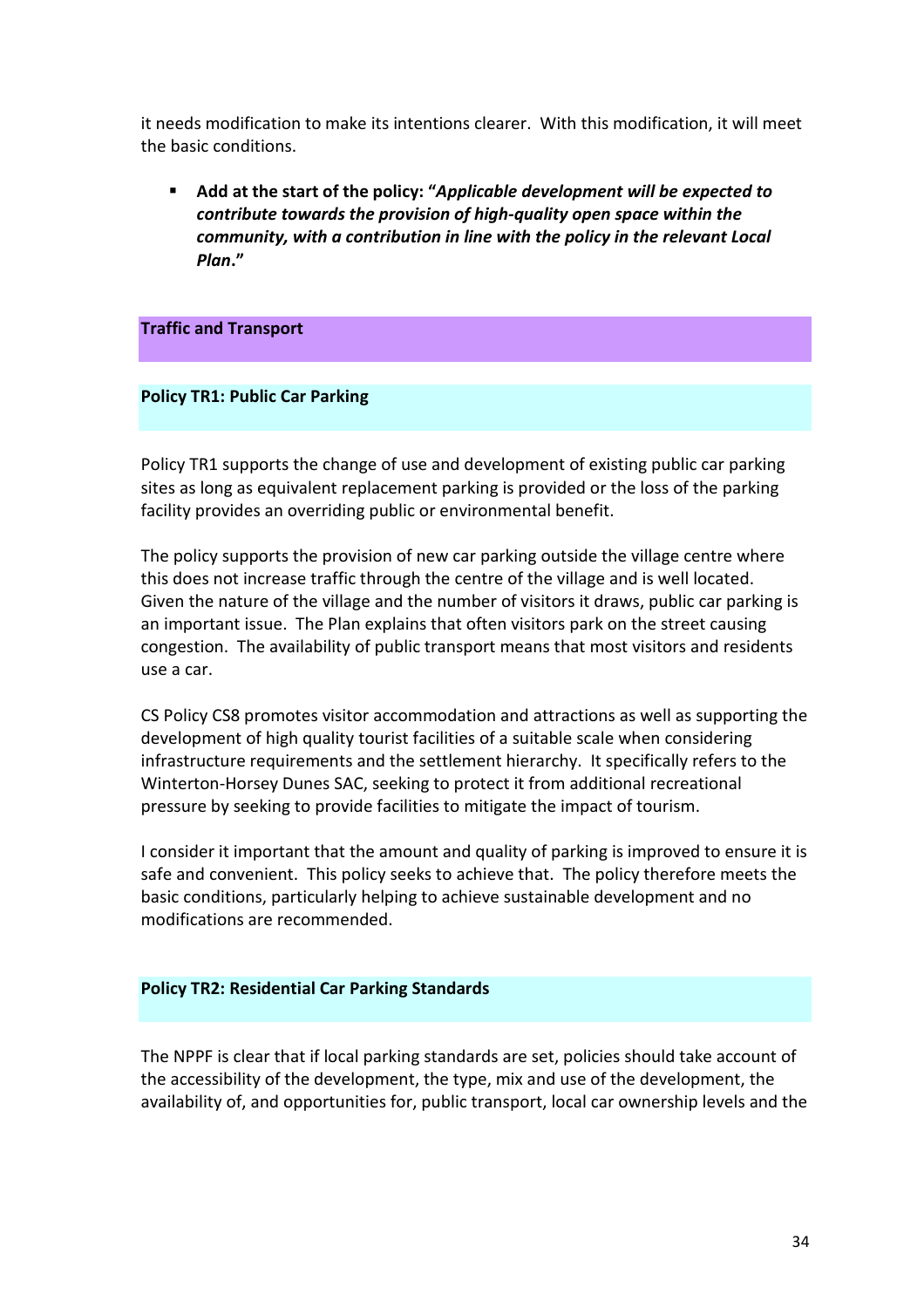need for provision of spaces for charging plug-in and other ultra-low emission vehicles.[75](#page-34-0)

The Plan explains that car ownership in the Parish is high. It is recognised that the availability and convenience of public transport is relatively poor. The area is rural in nature. Therefore there is a high reliance on use of the private car.

The policy sets a minimum car parking standard for new residential development. If the provision of parking would be at odds with local character or type of housing, the policy can be relaxed.

The policy meets the basic conditions having regard to the NPPF, is in general conformity with strategic policy CS Policy CS9 and will help to achieve sustainable development. No modifications are therefore recommended.

#### **Policy TR3: Walking**

The NPPF is keen to ensure that transport issues are considered from the earliest stages of plan-making so that, amongst other things, opportunities to promote walking, cycling and public transport use are taken.<sup>[76](#page-34-1)</sup>

Policy TR3 promotes walking by expecting new development to improve existing footways and footpaths or create new ones. The policy recognises that, in the village centre, the lack of footways forms an integral part of the area's character and so has inbuilt flexibility.

The policy has particular regard to the NPPF, is in general conformity with CS Policies CS9 and CS16 and Policy SP8 of the Local Plan for the Broads and will help to achieve sustainable development. It meets the basic conditions and it is not necessary for me to recommend any modifications to it.

A reference to the Historic Village Centre needs to be changed in the light of the modifications recommended to Policy E3.

**Delete the word "Historic" from paragraph 100 on page 33 of the Plan**

#### **Community Policies**

There are also two Community Policies in this section on traffic and transport. There has been no previous explanation of these policies. However, it is, as explained earlier, possible for neighbourhood plans to contain non development and land use aspirations

<span id="page-34-0"></span><sup>75</sup> NPPF para 107

<span id="page-34-1"></span><sup>76</sup> Ibid para 104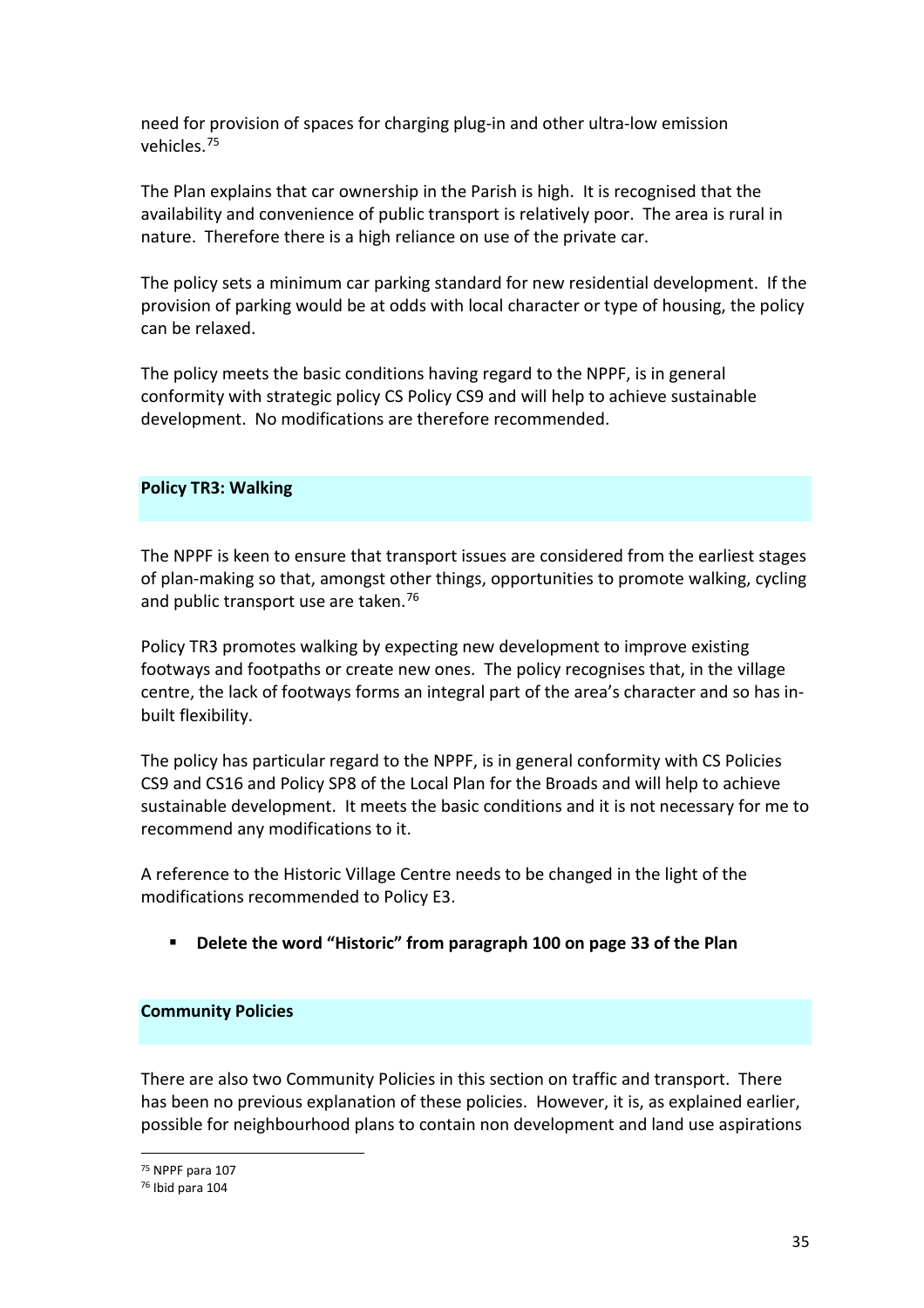if they are clearly identified. In this case, I consider it would be preferable for the Community Policies to be called something other than policies to make sure there is clarity. In addition it would be useful to add an explanatory paragraph elsewhere in the Plan to set out the status of these aspirations.

- **Change the "Community Policy" to "Community** *Aspiration***" [this will apply throughout the Plan document and this modification is not repeated elsewhere]**
- **Add a new paragraph at an appropriate location in the Plan which reads: "***A number of Community Aspirations have also been developed alongside the planning policies. These cover issues which are not development and use of land related, but nevertheless are important considerations which arose through work on the Plan. Their status is as non-statutory aspirations which the Parish Council will seek to progress during the lifetime of the Plan***."**

#### **Appendix 1: Character Appraisal**

This is a useful document.

#### **8.0 Conclusions and recommendations**

I am satisfied that the Winterton-on-Sea Neighbourhood Development Plan, subject to the modifications I have recommended, meets the basic conditions and the other statutory requirements outlined earlier in this report.

I am therefore pleased to recommend to Great Yarmouth Borough Council that, subject to the modifications proposed in this report, the Winterton-on-Sea Neighbourhood Development Plan can proceed to a referendum.

Following on from that, I am required to consider whether the referendum area should be extended beyond the Neighbourhood Plan area. I see no reason to alter or extend the Plan area for the purpose of holding a referendum and no representations have been made that would lead me to reach a different conclusion.

I therefore consider that the Winterton-on-Sea Neighbourhood Development Plan should proceed to a referendum based on the Winterton-on-Sea Neighbourhood Plan area as approved by Great Yarmouth Borough Council and the Broads Authority on 18 August 2017.

*Ann Skippers* MRTPI Ann Skippers Planning 15 November 2021